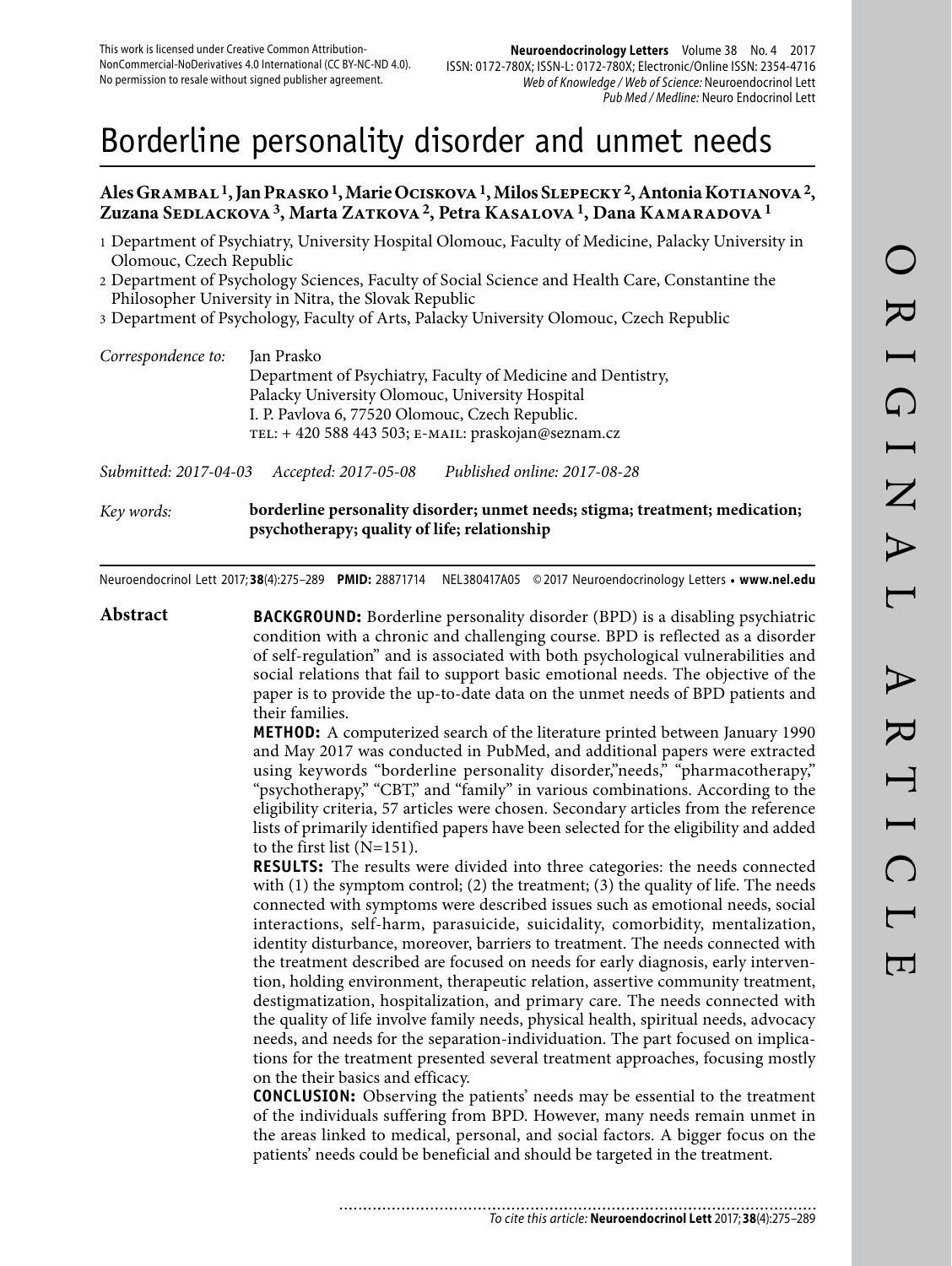# **INTRODUCTION**

Borderline personality disorder (BPD) characterizes disinhibition and impulsivity, emotion dysregulation, risk-taking behavior, fear of abandonment, feelings of emptiness, irritability, and self-injury, as well as unstable interpersonal relationships (Ryan 2005, APA 2013). Most features of borderline pathology can be divided into three dimensions: disturbed affect regulation, identity disturbance, and problems in social interaction (Linehan 1993a; Bohus & Kröger 2011; Dimaggio *et al.* 2013). The prevalence of the disorder in the general population lies between 2% and 6%, with 75% of those suffering being women (APA 2013). However, some investigators report the same prevalence rates between the sexes (Grant *et al.* 2008). The development of the disorder relates to specific nature and nurture factors (Ryan 2005; Paris 2009; APA 2013). A common theme in the histories from a childhood of BPD patients is repetitive trauma (e.g., sexual, physical, or emotional abuse or witnessing domestic violence) (Sauer *et al.* 2014; Sansone & Sansone 2015; Weibel *et al.* 2017). Linehan (1993) supposed that the main problem in BPD is emotional dysregulation as a result of a genetic tendency to overemotionality and invalidating environment during personal development. Several recent studies also recognized that neuropsychological dysfunction of BPD affects domains such as attention, cognitive flexibility, memory, planning, processing speed and visuospatial skills (Ruocco 2005; Le Gris *et al.*  2006; Dell' Oso *et al.* 2010; Fertuck *et al.* 2012; Mark & Lam 2013). Accordingly neuroimaging studies reported structural and functional abnormalities in various brain areas supporting the assumption of a dysfunctional fronto-limbic network in subjects with BPD (Nunes *et al.* 2009; Wingenfeld *et al.* 2010; Leichsenring *et al.* 



**Fig. 1.** Summary of the selection process.

2011; Ruocco *et al.* 2012; Niedtfeld *et al.* 2013; Salvador *et al.* 2016; Soloff *et al.* 2015).

In the last decades, a growing attention to human rights and stressing the sensibility to autonomy has given a requirement to the encourage of the users of psychiatric care. Patients started to recognize their needs and focused more on their health and social care utilization. The traditional paternalistic physician–patient relationship is changed by authorizing the patients and their families. The discussion has concentrated on the necessity for freedom and respect, and the existential appeals, such as the need to experience a meaningful life. The aim of this paper is to explore recent scientific information regarding the needs of the patients suffering from BPD by reviewing and summarizing the published facts about the topic and show the broad concept of patients' needs.

# **METHOD**

The PubMed database was used to search for papers published from January 1990 to May 2017 by using the following terms: "borderline personality disorder" and "needs" in successive combination with "pharmacotherapy", "psychotherapy", "dialectical behavioral therapy", "schema therapy" "cognitive behavioral therapy", "transference focus therapy" "family", "quality of life", "emotionally unstable", or "physical health". The used filters were: humans and adults  $(19 + \text{years})$ . Furthermore, the included studies had to meet the criteria for inclusion (1) published in peer-reviewed journals; (2) the articles could have been prospective or retrospective original studies in humans; or (3) reviews on the relevant topic; (4) the papers were published in English. The criteria for exclusion were (1) conference abstracts; (2) commentaries and dissertations. We utilized a flow diagram to summarize the total number of screened papers and the number of those included in the review process as suggested by the PRISMA Guidelines (Moher *et al.* 2009) (Figure 1).

# **RESULTS**

Three distinct group of categories were formed after discussion of authors which categories of needs fit the best to the aim of the study: needs connected (1) with the symptoms; (2) with the treatment; and (3) with the quality of life. Within these groups of categories, we described many classes of needs, which presented a significant problem in the patients´ life.

## *Needs connected with the symptoms*

The patients may express fears about durable symptoms and have difficulties in handling them (Akhtar 1998; Dimaggio *et al.* 2013). They are often related to the lack of emotional control, insight, information, and support from family or the medical staff (Sansone *et al.* 1998; Schimmel 1999; Shanks *et al.* 2011). Symptoms may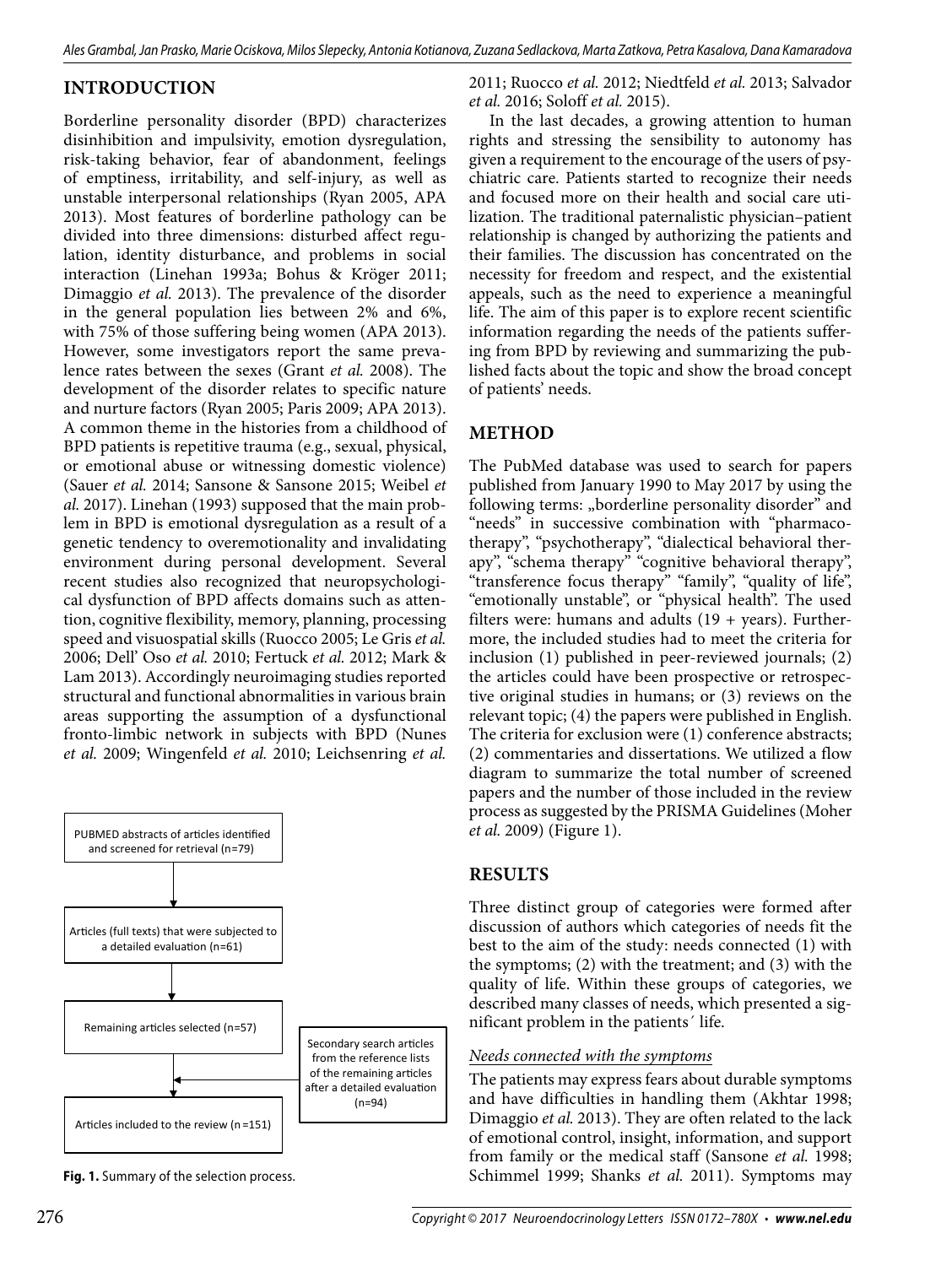suppress some needs or potentiate others, depending on the stage of the disorder (Ryan 2005; Zimmerman 2016). The needs related to the symptom control can be more noticeable in several distinct subcategories: emotional needs, needs for social interaction, needs connecting with the deliberate self-harm and parasuicides, suicidality, needs related to comorbidity, lack of mentalization, and identity disturbance.

# *Emotional needs*

Zanarini *et al.* (1997) point out that people with BPD meet in childhood with emotional, physical and sexual abuse. They are often put in the role of a parent (reversed role), lacking sufficient protection, no one notices their feelings (Herman *et al.* 1989, Westen *et al.*  1990). A typical threatening environment is associated with unpredictability and propensity in parental behavior when the child is unable to understand and predict the occurrence or severity of punishments (Ogata *et al.*  1990, Ménard and Pincus 2014, Waxman *et al.* 2014). An invalidating environment in childhood, which did not responds properly on the expression of private child experience (beliefs, thoughts, feelings, sensations) is essential for *no fulfilling the basic emotional needs* for safety, love, encouragement, respect and autonomy (Linehan 1993a; Lobbestael & Arntz 2010; Bohus & Kröger 2011). Also prolonged and severe trauma, most importantly the trauma that occurs early in the life, can lead to future *failures in control of the emotions* (van der Kolk *et al.* 1994; Terzi *et al.* 2017). From other issues autonomy is discussed as a developmental route that is reliant on the concrete supports from important persons (Young 1994). Because of previous experiences, many patients are unable to speak about their needs or do it inappropriate way. Some of these attempts include clinging and unselective relations with others in which old traumas are eventually re-enacted over time (Bouchard *et al.* 2009; Dimaggio *et al.* 2013; Leppänen *et al.* 2016). Others present more self-directed behaviors such as eating disorders, self-mutilation, and substance abuse (Gratz & Tull 2011; Hawton *et al.* 2016). Frequently, the patients use more of these dysfunctional strategies. When the strategies fail, self-destructive behavior or suicide attempts often take place (Holm & Severinsson 2008). During the treatment of people with BPD, therapists can expect that painful emotions related to the emotional and interpersonal needs may escalate to dissociative episodes (van der Kolk *et al.*  1994; Lobbestael & Arntz 2010).

The therapy has to make clear how up-to-date stresses are experienced as a reappearance of the traumas from past and how minor troubles in current relations can be seen as a reappearance of previous abandonment (Young 1994). It is important that the therapist delivers support, acceptance, validation of the individual´s experience, and the refinement of more mindful and reflective regulation of actions (Clarkin *et al.* 2004; Young 1994; Verheul *et al.* 2003).

#### *Social interactions*

Expectations of malevolence, persistent feelings of bitterness and anger, along with a disrupted ability to regulate emotions, can contribute to maintaining intense, hostile and unstable relationships (Stone 2001; Chapman & Linehan 2005). The interpersonal style is characterized by the need for closeness fluctuating to emotional distancing, unstable relatedness, intense effort to satisfy own interpersonal needs, dependency, extreme interpersonal sensitivity, and emotional overreactivity ( Bouchard & Sabourin 2009; Lawson & Brossart 2013; Sansone & Sansone 2013; Sansone & Sansone 2015). The relationship either idealizes or demonizes, excessive trust can suddenly change in relativity (Sanislow *et al.* 2000, Stevenson *et al.* 2003 Stevenson *et al.*  2003). Individuals with borderline personality disorder often develop desperate efforts to avoid real or assumed abandonment (APA 2013). Often they will rather leave partner preventively to prevent abandonment (Robinson 2001). Immature defensive mechanisms (projective identification, splitting, denial, projection, displacement) predict marital dissatisfaction and affect pair adaptation (Bouchard & Sabourin 2009). A majority of pairs in which the woman suffered from BPD (68.7%) demonstrated many episodes of breakups and reunions and, over an 18-month period, nearly 30% of these couples dissolved their relationship (Bouchard *et al.* 2009). On the other side, in a longer 15-year follow-up, half of the women and a quarter of men were able to establish stable relationships (Zanarini *et al.* 2003).

#### *Deliberate self-harm*

Among the most challenging problems facing the health care professionals working in the clinical practice is the management of the patients with deliberate self-harm (Gunderson 2011; Venta *et al.* 2012; Gratz & Tull 2011). The patients with BPD often exaggerate their response to social stress and engage in cutting to alleviate painful feelings. Self-harm is a robust predictor of suicidal ideation and attempts (Calhoun *et al.* 2017; Terzi *et al.*  2017). Main reasons underlying the self-injuring behavior – feelings of excessive tension, abandonment, selfpunishment, and rarely a need for the attention of the others (Gratz & Tull 2011; Hawton *et al.* 2016). Hence, a broader understanding of the reasons for self-injuring is one of needs of the patients with BPD. The patients, who exhibit the self-injuring behavior, need behavioral, pharmacological, and psychotherapeutic strategies to encounter their complex needs (Loughrey *et al.* 1997). Barnicot *et al.* (2016) made a meta-analysis of randomized controlled trials comparing psychotherapeutic interventions and the medication, and no evidence of the efficacy was found for the non-suicidal self-injury, except for the mentalization-based therapy. However, the behavioral and CBT approaches were not included in this metaanalysis. Gratz & Tull (2011) examined the efficacy of a 14-weeks, adjunctive group emotion regulation therapy for the deliberate self-harm among the BPD women.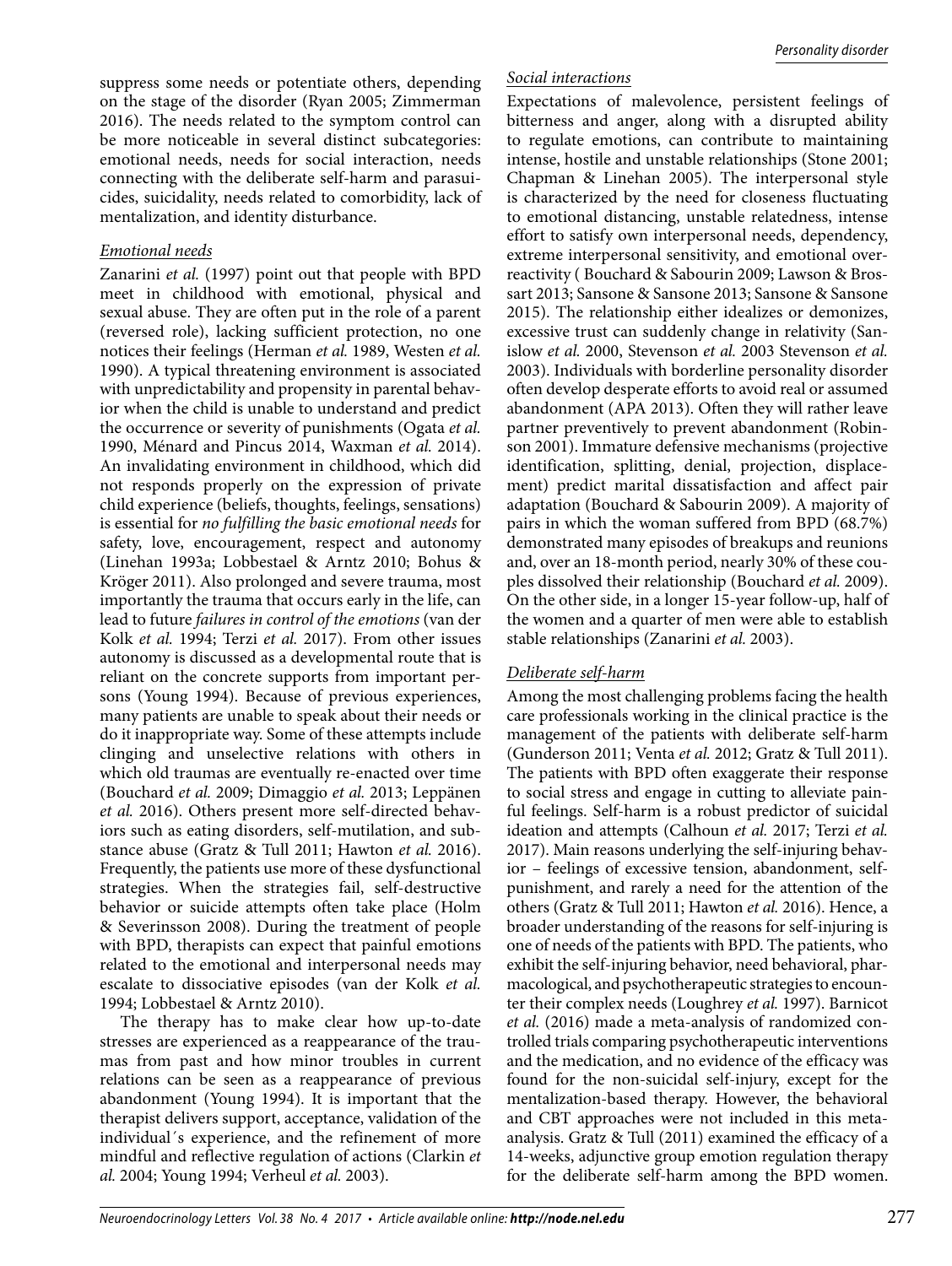Although the outcomes of this study were hopeful (indicating positive effects of this treatment on psychiatric symptoms, intentional self-harm, and emotion dysregulation), they should be replicated to confirm its results.

## *Parasuicides*

The term parasuicidality refers to a recurrent suicidal behavior, gestures, threats or self-mutilating behavior (APA 2001; First *et al.* 1994; Giesen-Bloo 2006; Leppänen *et al.* 2016). For the BPD patients with parasuicidality, the early maladaptive schemas of the emotional deprivation, abandonment/instability, mistrust/abuse, and social isolation are the most prevalent (Young 1994; Arntz *et al.* 1999; Farrell & Shaw 2012). For these patients, the schema modes of the vulnerable child, angry child, detached protector, and compliant surrender are prominent (Leppänen *et al.* 2016). Also, Ellenhorn (2005) discusses that parasuicidality frequently arises from the symbiotic link between persons with certain existential needs and the medicalized organizations that serve them.

The BPD patients with tendencies towards the parasuicidal behavior are likely to benefit from working with early maladaptive schemas in the schema domain of disconnection and rejection at an early stage of their treatment (Young 1994).

# *Suicidality*

About 80% of the patients with BPD have a history of suicide attempts, and up to 10% commit suicide (Soloff *et al.* 2005). The suicide mortality rate in the people with BPD is almost 50 times higher than that in the general population (Lieb *et al.* 2004; Chesney *et al.*  2014). BDP patients at increased risk for suicidal behavior include individuals with prior attempts, comorbid with major depressive or a substance use disorder (Black *et al.* 2004). Hopelessness and impulsivity independently increase the risk of suicidal behavior, as does a turbulent early life (Soloff *et al.* 2008). High-lethality suicidal attempters among BPD patients were older, with children, less education, and lower socioeconomic class than low-lethality attempters (Soloff *et al.* 2005). They were more likely to have Major Depressive Disorder, co-morbid Antisocial Personality Disorder, and family histories of substance abuse. Findings from psychotherapy sessions with the BPD patients suggest that the suicidality is usually the most strongly associated with the punitive parent and detached protector modes (Farrell & Shaw 2012; Venta *et al.* 2012). Approaches to expand suicide prevention in the individuals with BPD should be more established. Strategies to diminish suicide require cooperation between the psychiatric care and the social services (Le Gris & van Reekum 2006; Linehan *et al.* 2006).

# *Comorbidity*

BPD is frequently comorbid with other psychiatric disorders (affective disorders, other specific personal-

ity disorders, PTSD, eating disorders) (Corruble 1996; Grant *et al.* 2008; APA 2013). The comorbid BPD worsen the treatment of other psychiatric disorder. For example in the case of depression, the presence of BPD can be a predictor of persistence of depression and can prolong the time to remission (Levenson *et al.* 2012; Skodol *et al.* 2011). In the case of comorbidity with depression, anxiety disorder, and bipolar disorder, there is a need for a tailored pharmacotherapy (Corruble *et al.* 1996). The programs for the management of the comorbidity of BPD with other psychiatric disorders are rare and for many comorbidities does not exist. They exist pharmacotherapeutic and psychotherapeutic approaches for the comorbidity with drug and alcohol addiction, eating disorder (Gianoli *et al.* 2012, Gentile 2015, Robinson *et al.* 2016, Martín-Blanco *et al.* 2017). Nevertheless, in many programs for anxiety disorders or depression, the patients with comorbid BPD are treated, and results are encouraging (Prasko *et al.* 2005, Prasko *et al.* 2010, Vyskocilova *et al.* 2011, Prasko *et al.*  2016a, Prasko *et al.* 2016b, Vyskocilova *et al.* 2016)

# *Mentalization*

Mentalization is the process by which humans implicitly and explicitly interpret the actions of themselves and others as meaningful established on intentional mental states (e.g., needs, beliefs, desires, feelings, and reasons)(Bateman & Fonagy 2008). This process is disrupted in the individuals with BPD who frequently misunderstand others' intentions (Bateman & Fonagy 2010). Lack of flexibility puts the individual at risk to unexpected breakdown when the schematic picture is confronted (Bateman & Fonagy 2010). This exposes feelings of the humiliation, which can only be avoided by manipulation, aggression, or the control of the other individual. The shared path to violence is via a temporary inhibition of the capacity for mentalization. Better mentalization could be developed using mentalizationbased therapy (Bateman & Fonagy 2010). The emphasis of the treatment is on helping the patients to maintain mentalization about their mental states when their personal integrity is confronted (Bateman & Fonagy 2008).

# *Identity disturbance and inconsistency in the self-image*

Westen and Cohen (1993) described BPD patients with lack of consistently invested goals, values, ideals, and relationships. Identity disturbance is a complex variable that consists of several measurable elements. According to Kernberg (1993), diffusion of identity results from an inability to integrate positive and negative representations of one's self. Four components were evaluated in identity disturbance (Wilkinson-Ryan & Westen 2000; Chabrol *et al.* 2001; Ghaffari Nejad *et al.* 2010): (a) *role absorption* (patients act to over-identify with a particular group and accept their role as the only role in own life); (b) *painful incoherence* (frustration and worry about the sense of self); (c) *inconsistency* (incoherence in thought, feelings, beliefs and behaviours with own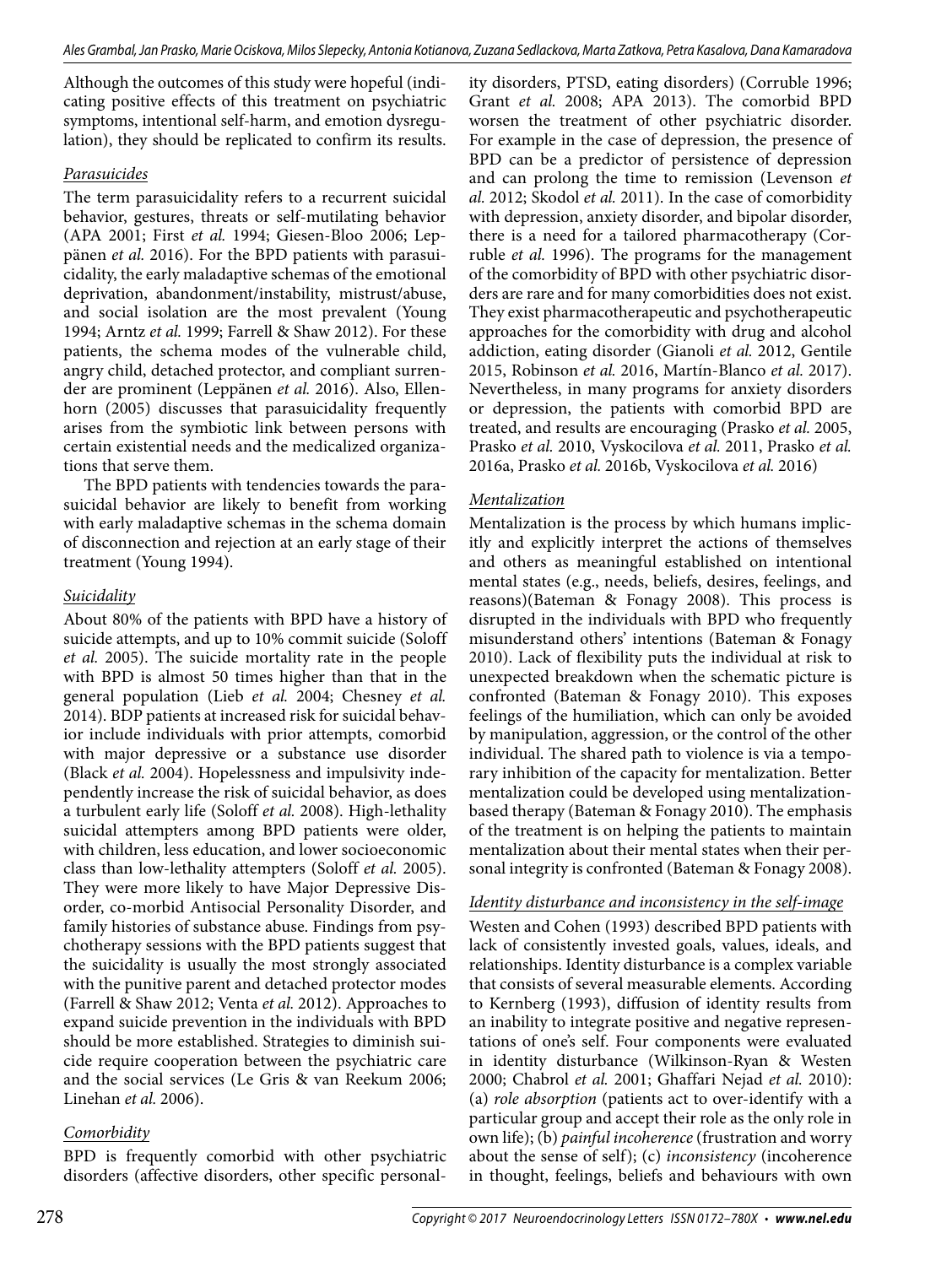#### *Needs connected with the treatment*

The BPD treatment can be reasonably effective when specific kind of therapy is applied, like dialectical behavioral therapy (Herschell *et al.* 2009; Quinn & Shera 2009; Bohus & Kröger 2011; Burroughs & Somerville 2013), transference focus therapy (Hawton *et al.* 2016), mentalization therapy (Bateman & Fonagy 2010), or schema therapy (Giesen-Bloo *et al.* 2006; Nadort *et al.*  2009). Nevertheless, several problems still exist: the therapy may not be accessible, and if it is, many patients drop out or do not fully respond to it.

The needs connected with the treatment could be divided into several distinct subcategories, as needs for (a) the early diagnosis; (b) an early intervention; (c) a holding environment; (d) a therapeutic relationship; (e) an assertive community treatment; (f) destigmatization; (g) overcome barriers to help seeking; (h) incarcerated individuals; (i) hospitalizations; (j) a primary care and medical setting.

#### *Needs for the early diagnosis*

The diagnosis and treatment of BPD are often postponed (Chanen 2015; Desrosiers *et al.* 2015). The delayed treatment can be associated with unrecognized patients suffering from BPD treated in psychiatric condition because of a comorbid disorder, such as depression, anxiety disorders, substance abuse disorders, eating disorders, bipolar disorder, adjustment disorders, and other mental conditions (Fabrega *et al.*  1993; Deans & Meocevic 2006; Forsyth 2007). Other possibilities of manifestations in the primary care and the general medical settings are pain sensitivity with the unsubstantiated chronic pain and multiple somatic complaints like somatization disorder and somatic preoccupation (Sansone & Sansone 2015). An unrecognized diagnosis of BPD is connected with inadequate treatment (mostly pharmacotherapy), which mostly focuses on the comorbid disorder and lead to treatment resistance and early relapses of the comorbid disorder (Fabrega *et al.* 1993; Zimmerman 2016).

## *Needs for the early intervention*

The knowledge of the possible adolescent diagnosis of BPD has led to the controlled treatment trials, which have established that early intervention through the appropriate BPD diagnosis and treatment leads to clinically meaningful improvements for the adolescent patients (Chabrol *et al.* 2001; Santisteban *et al.* 2015). To progress early intervention for BPD, the access to evidence-based managements needs to develop, the range of available treatments needs to increase, the therapy need to be matched to the individual development and the phase and stage of disorder, and workforce development strategies need to update culture, knowledge, and practice in relation to the people with BPD (Spence *et al.* 2008).

Santisteban et al. (2015) examined the efficacy of two CBT approaches focusing on different mechanisms of change in improving a BPD pattern of behaviors and substance use in adolescents (14–17 years). The adolescent fulfilling the criteria for BDP and substance use disorders were randomized to an integrative BPD-oriented adolescent family therapy or an individual drug counseling. Both approaches had a clinically substantial influence on the BPD behaviors twelve months after their start but had no differential treatment effects. The effect on substance use was more complex.

## *Needs for holding environment*

Many studies have found elevated rates of childhood sexual abuse in BPD patients (Soloff *et al.* 2008; Menon *et al.* 2016). The basic childhood needs were no satisfied in most BPD patients, and the patient typically searches for their fulfilling using many ways, like hypercompensation, manipulation, anger, or suffer without fulfilling. The BPD patients need a holding of their ruthlessness and rage, and also of analytic self-blame (Slochower 1991).

## *Therapeutic relationship*

Ruggiero (2012) described several paradoxes that characterize the therapeutic relationship with the BPD patients, who are continuously looking for the interaction with the object which is inevitably traumatic for them. Countertransferential problems are unavoidably principal because of the impending threat of the destruction of the therapeutical relations. Continuing a balance between the recognition-legitimization of primary narcissistic mirroring needs and the recognition control of narcissistic demands and attacks on the logical link is as crucial as it is complex. Ruggiero (2012) looks at the most significant therapeutic and anti-therapeutic aspects, stress the prominence of countertransference analysis and self-reflection as ways of accessing as yet unrepresented elements of the patient and therapist respectively.

## *Assertive community treatment*

Assertive Community Treatment (ACT) programs were established to address the treatment needs of severely mentally ill individuals usually suffering from chronic mental illnesses. Still, the ACT programs are seeing an increasing number of people with co-morbid BPD (Burroughs & Somerville 2013). The efficiency of the traditional ACT programs in treating BPD is unclear, but the dialectical behavior therapy has been suggested as an efficient method of treating the patients with BPD in this setting (Burroughs & Somerville 2013).

## *Destigmatization*

The study of Knaak *et al.* (2015) presented that stigma towards persons with BPD was significantly higher than the stigma of individuals with other mental illnesses. These findings also add further support to literature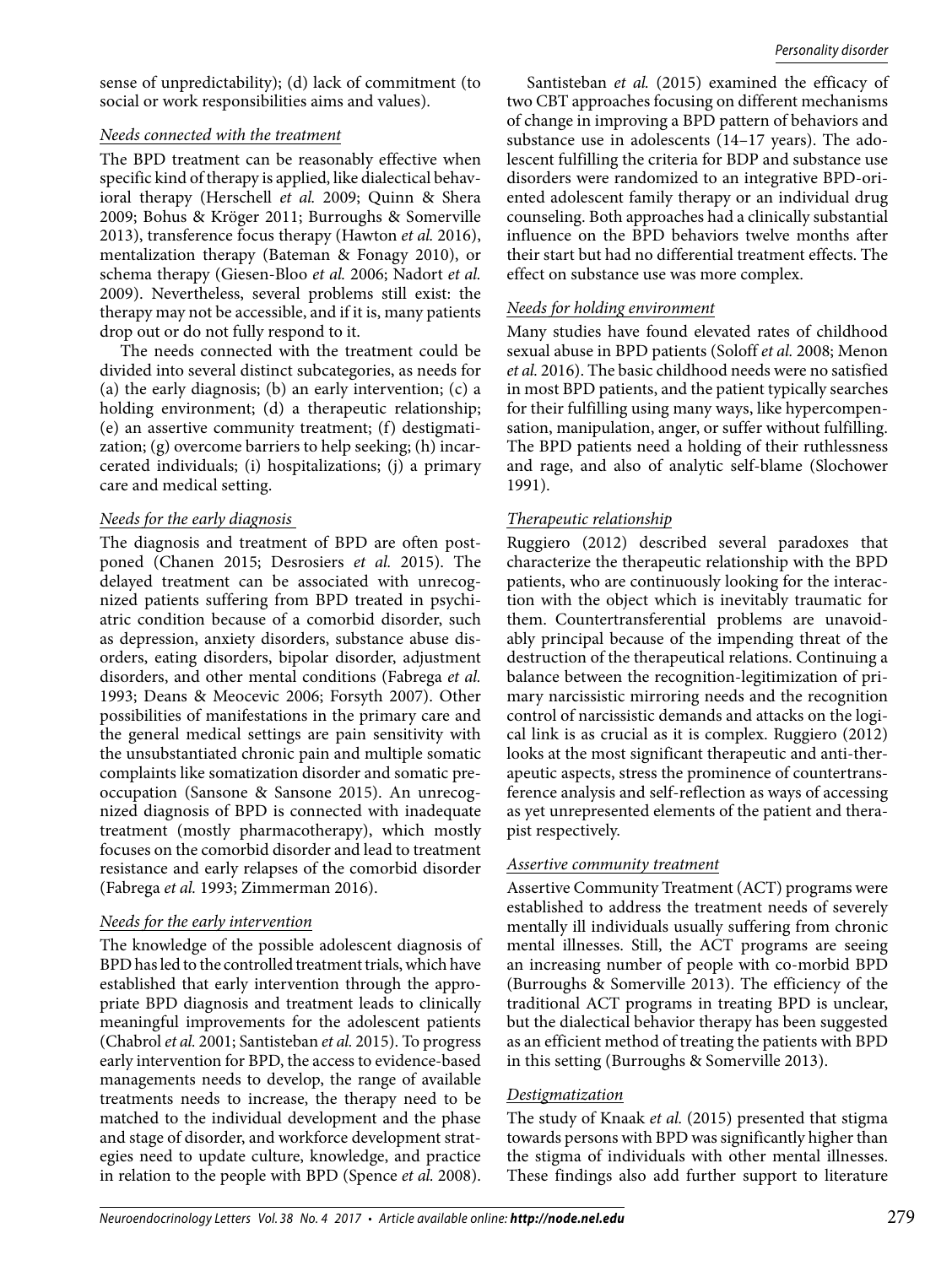showing that stigma varies by diagnostic group (Pescosolido *et al.* 1999; Pescosolido *et al.* 2010). When matching BPD to other highly stigmatized disorders such as psychoses or bipolar affective disorder, attitudes and behaviors towards patients with BPD have a tendency to be more negative (Fraser & Gallop 1993; Markham & Trower 2003; Forsyth 2007).

There are investigations on psychoeducation as an effective strategy for BPD with the patients and family members (Banerjee *et al.* 2006; Murray-Swank & Dixon 2006; Zanarini & Frankenburg 2008; Long *et al.* 2015; Gunderson *et al.* 1997). There is also some research suggesting psychoeducation can improve clinician's attitudes (Krawitz 2004; Commons Treloar 2009; Shanks *et al.* 2011). Results of the study of Knaak *et al.* (2015) suggest that the targeted intervention was effective at improving the healthcare provider attitudes towards the individuals with BPD and psychiatric and other disorders more generally, although the shift in the attitudes towards the people with specific disorders was substantially less significant than that towards the individuals with BPD. The attitudes towards a highly stigmatized disorder like BPD can improve through quite small interventions if those interventions are designed and delivered properly (Knaak *et al.* 2014). Significant decreases in stigma were achieved with only a three-hour program, even when the target audience was a group of practicing providers with substantial experience with psychiatric patients outside of this workshop.

Stigmatization among healthcare staffs towards persons with a mental disorder is supposed to present complications to effective caregiving (Aviram *et al.*  2006; Lauber *et al.* 2006; Schulze 2007; Thornicroft *et al.* 2007). This may be predominantly the position for the individuals with BPD, where it has been suggested that adverse reactions can lead to counter-therapeutic conditions as well as premature end of treatment, rationalization of the treatment failures, a lower probability of creating an effective therapy alliance with the patient, social and emotional distancing, troubles with empathizing, an absence of a belief in recovery, and views of the patients as manipulative, unrelenting, powerful, dangerous, and more in control of their behaviors than other patients (Frazer & Gallop 1993; Markham & Trower 2003; Markham 2003; Aviram *et al.* 2006; Forsyth 2007; Sansone & Sansone 2013). There is a considerable need for education and training aimed at improving the healthcare providers' attitudes, as well as their capability to interact effectively with the individuals with BPD (Krawitz 2004; Commons Treloar 2009; Shanks *et al.* 2011).

# *Barriers to help-seeking*

Outcomes for probands with BPD across sexes were prominent for comparable high lifetime ranks of use of care, including day programs, hospitalization, and halfway houses, but not comparable levels of use services of drug/alcohol rehabilitation, which was greater among the male subjects with BPD (Goodman *et al.* 2010). The men with BPD receive considerably less lifetime pharmacotherapy and psychotherapy than the women with BPD, although the duration of pharmacotherapy and psychotherapy does not differ by sexes.

Kealy & Ogrodniczuk (2010) examined the exclusion from the appropriate mental health care and the opportunities for recovery in BPD using the social construct of marginalization. Persistent attitudes among the mental health professionals, care administrators, and policy-makers maintain the marginalization of the patients with BPD in the systems of the health care. The BPD patients may be viewed as not suffering from a real disorder, containing a minority of the clinical population, and being a prolonged drain on health care resources. The absence of appropriate services may be based on such labeling attitudes. Substantial growth in the realistic understanding of the patients with BPD challenges these stigmatizing beliefs and requests for serious searching of the marginalized position of the BPD patients is needed (Kealy & Ogrodniczuk 2010). Because the men with BPD receive considerable less lifetime treatment than the women, there is the need for more studies to a better understanding of what might account for these sex differences in the treatment and expand strategies to deliver proper care for the male BPD patients.

## *Hospitalization*

The countertransference prompted in the staff may provide a crucial signal function reflecting the patient ward system (Rosenbluth 1991). Understanding this state of mind offers the material not only about the patient's inner world but also about overall system features such as the staff 's needs, therapeutic capacity and unanswered feelings from the earlier BPD patients. This indicator meaning may also have diagnostic and treatment consequences. A conceptualization of countertransference that includes the special system features of inpatient psychiatry is useful in the care of the BPD patients. In a focus group of the hospitalization in patients with personality disorders, five overarching themes were recognized: feasibilities of ward life; having an ability to speak; revolving door patients; the power of sectioning and the 'personality disorder' label (Rogers & Dunne 2011; Rogers & Acton 2012). Some nurses describe individuals diagnosed with BPD as among the most difficult and challenging patients met in their practice. As a consequence, the argument has been made for the nursing staff to accept a clinical supervision to improve the therapeutic efficiency and treatment results for the persons with BPD (Bland & Rossen 2005). Clients, who have BPD, have unique needs for a family connection in their treatment, and inpatient staff professionals need to be conscious of such needs (Hartman & Boerger 1990). Founding and continuing therapeutic relationships with family members are essential.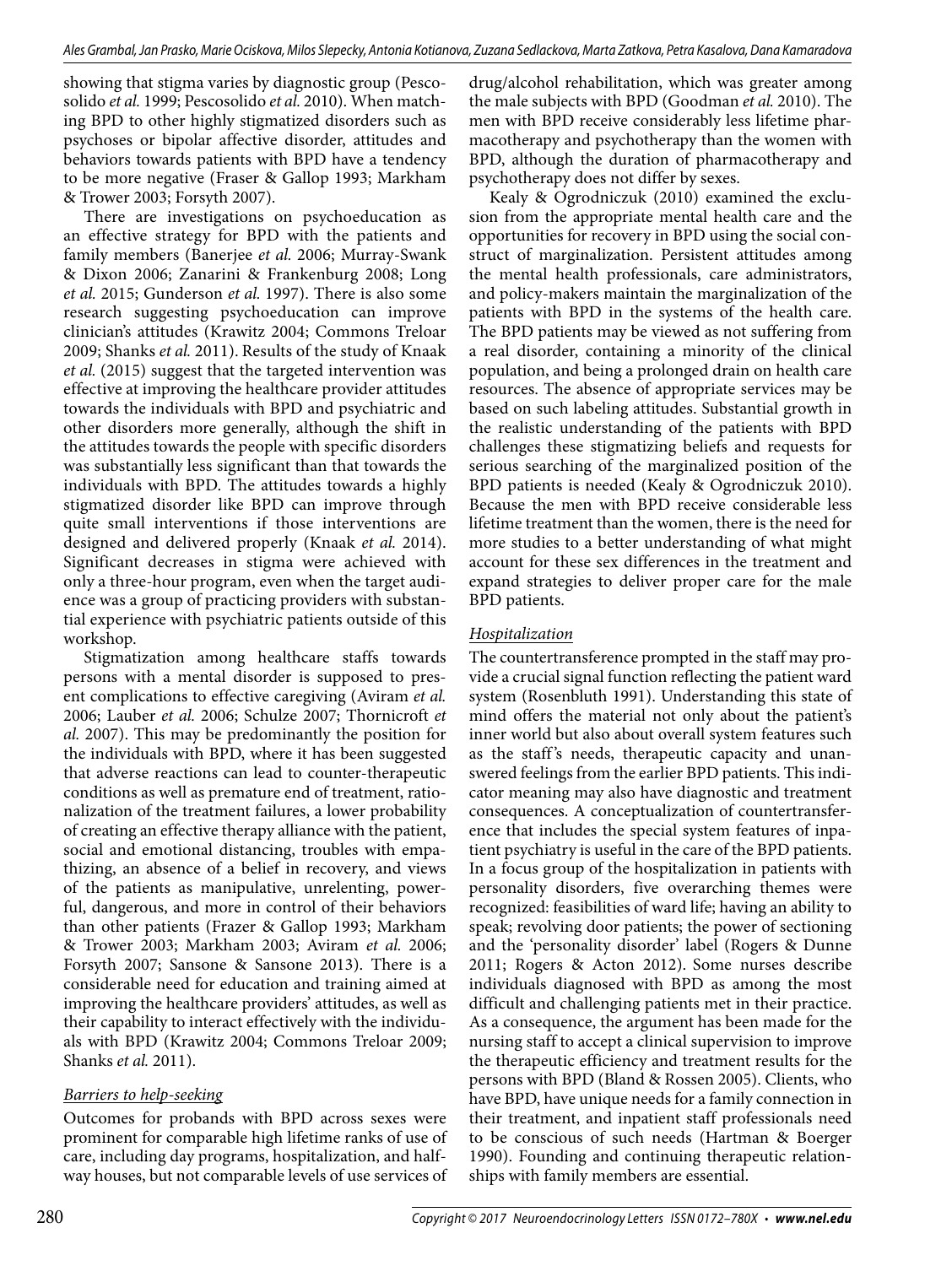#### *Needs connected with primary care and general medical settings*

Excessive utilization of healthcare and high healthcare costs are ardent issues in today 's economic climate. BPD seems to be one of the contributing variables (Sansone *et al.* 2012). The patients with BPD features consistently evidenced a greater number of office visits and documented prescriptions (Sansone *et al.* 1998; Sansone *et al.* 1996), more contacts with the treatment facility (e.g., telephone calls) (Sansone *et al.* 1996), and more frequent referrals to specialists (Sansone *et al.*  1996a), i.e. an overall greater utilization of health care resources. The individuals with BPD in medical settings manifest physical symptoms that are medically difficult to substantiate. Diagnosis of this disorder and its possible manifestations in the medical setting is continuing to unfold (Sansone & Sansone 2015). Some aggressive or disruptive behaviors are clinically associated with BPD (i.e., demandingness, or intimidation, refusing the treatment, angry outbursts that are grossly out-of-proportion to the situation). The number of different disruptive office behaviors can be correlated with BPD as well as the following specific office behaviors-refusing to talk to the medical personnel, making verbal threats, screaming, yelling, and talking disrespectfully about the medical staff to both family and friends (Sansone *et al.*  2010). The intentional sabotage of the healthcare melds well with BPD as such behaviors may function as the self-injury equivalents (i.e., less recognizable variants of self-harm behavior) (Sansone *et al.* 2012). Additional possible behavioral variation of making medical situations worse is the phenomenon of preventing wounds from healing.Such behaviors are frequently linked to the feeling of abandonment, stigmatized or fear of the disorder and its consequence. BPD patients need professional help for understanding and sharing painful feeling connected with the physical disorder and treatment.

## *Needs connected with the quality of life*

Economic situation (financial) problems and challenges with keeping the occupation are typical distresses articulated by the BPD patients (van Asselt *et al.* 2008; Gerson & Rose 2012; Paris 2012; Pompili *et al.* 2014; Crawford *et al.* 2015; Ten Have *et al.* 2016). Many persons with BPD deal with with the problems of separation from the family, family violence, divorce, rape, abuse (sexual, physical, and emotional), loss of children, and homelessness (Arntz *et al.* 1999, Holm & Severinsson 2008; Lobbestael & Arntz 2010; Lawson & Brossart 2013; Sauer *et al.* 2014; Schoenleber *et al.* 2014; North 2015; Whitbeck *et al.* 2015; Bovin *et al.* 2017). The disorder interferes with life experiences of many patients, who reported interference with study plans, interpersonal relationships, career, and the establishment of their family (van Asselt *et al.* 2008; Bouchard *et al.* 2009; Spindler 2009; van Asselt *et al.* 2009). BPD is accompanying with elevated levels of health resource

usage (Horz *et al.* 2010) and with adversarial longterm consequences that include severe and persistent functional disability (Gunderson *et al.* 2011), high family and career burden (Hoffman *et al.* 2003), physical ill health (El-Gabalawy *et al.* 2010; Frankenburg & Zanarini 2004) and premature mortality (Fok *et al.*  2012; Chesney *et al.* 2014; Cailhol *et al.* 2017).

#### *Family needs*

It is principally essential to include the patient's significant others in the treatment of the patient's disorder and challenges, and thereby learn how to be able to cope with the disorder more effectively (Miller 1995). Family members can be vital in providing support for dealing with the challenging process of obtaining a new skill set. They are more likely to provide this kind of support if they have been part of the assessment and treatment process. Parents diagnosed with BPD often to discover the emotional facets of parenting challenging (Newman *et al.* 2007). Mothers suffering from BPD were found to be less sensitive and showed less organization in their communication with their infants, and their infants were found to be less attending, less interested, and less enthusiastic in interacting with their mothers in comparison with the community mothers and their babies (Newman *et al.* 2007). Additionally, the mothers with BPD described themselves being less satisfied, less competent and more distressed.

#### *Need for the physical health*

Patients with BPD are known to be heavier users of both mental and medical health care systems, especially in emergency settings, than patients with other clinical conditions such as depression (Chesney *et al.* 2014; Cailhol *et al.* 2017). In the study of Chesney *et al.* (2016) BPD patients had a higher mean number of medication prescriptions, general medical consultations and days of medical or surgical hospitalizations in comparison with two control groups: one with other personality disorders and one with matched subjects randomly selected from the general population. There is also the increasing evidence that people with personality disorder have similar patterns of early mortality and physical comorbidity as those with other severe mental illness (Fok *et al.* 2012; Cailhol *et al.* 2017).

#### *Spiritual needs*

The persons with BPD often question the purpose and value of their life (Ellenhorn 2005; Liu *et al.* 2011; Weibel *et al.* 2017). Small feelings of meaning in life are connected with depression, hopelessness and suicide, substance abuse and emotional dysregulation. Patients with BPD had a lower feeling of meaning in life than the patients with mental disorders but without a BPD (Marco *et al.* 2017). Understanding the spiritual needs of the BPD patients is essential to provide more appropriate care and achieve a greater care efficacy (Marco *et al.* 2017; Weibel *et al.* 2017).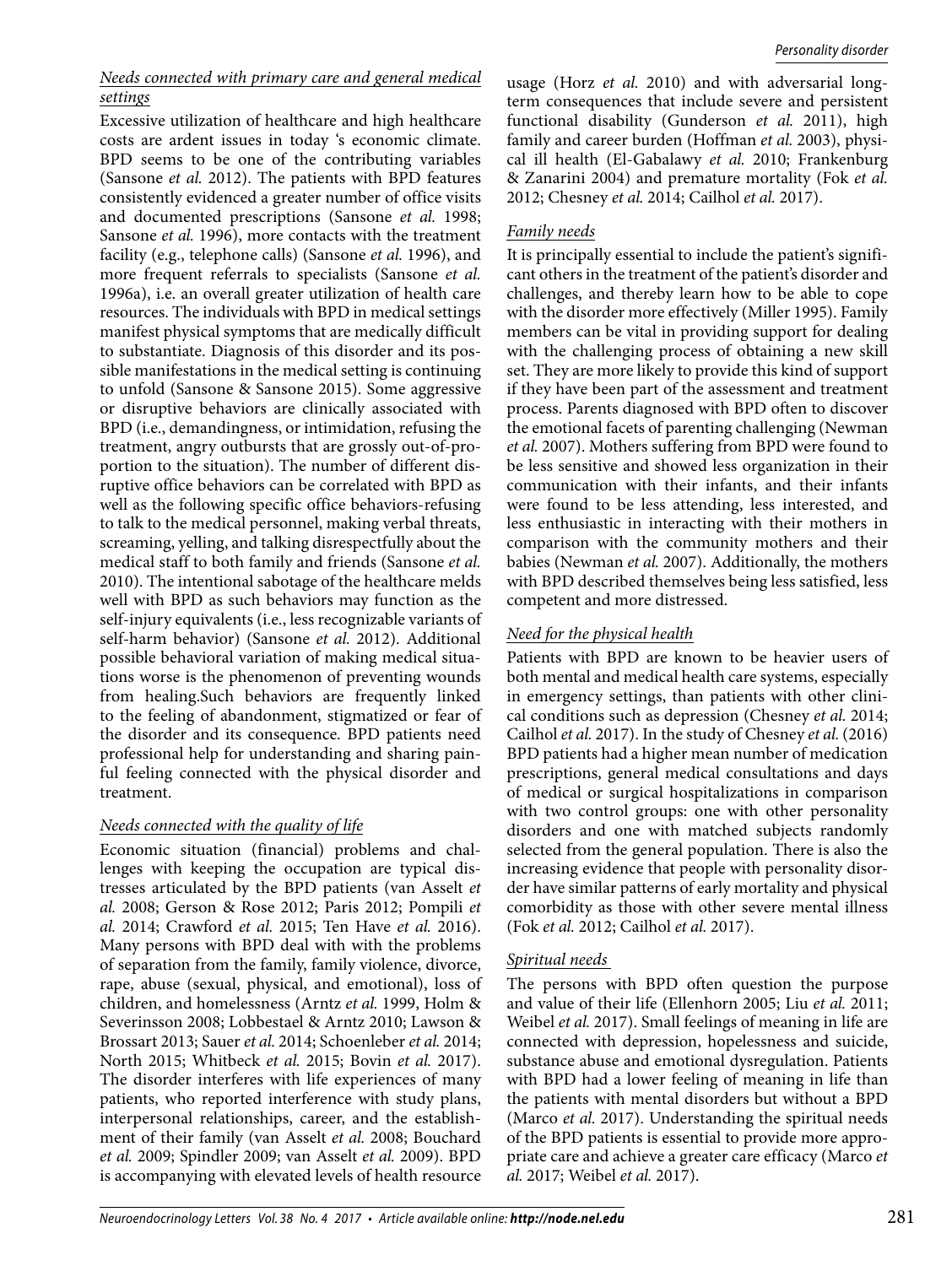#### *Advocacy needs*

The disorder is associated with elevated risk for a variety of dangerous behaviors (Scott *et al.* 2014; Moore *et al.* 2017). Impulsive behavior such as substance or alcohol abuse, promiscuity, anger outbursts, including criminal behaviors, stalking behavior, and self-injuring or suicidal behavior are the most dangerous features (Lewis *et al.* 2001; Sansone & Sansone 2010; Moore *et al.* 2017). Pandya (2014) described the development of advocating for consumers and families affected by BPD.The role of emotion-driven difficulties controlling impulsive behaviors in criminal behaviors is important among persons with BPD. The targeting this mechanism has potential clinical utility to prevent to criminal justice involvement and recidivism (Quinn & Shera 2009; Black *et al.* 2008; Black *et al.* 2013). The trends are closer the ties between advocacy and professional groups and specialization to better address the different needs created by diagnosis (Wanniarachige 2015).

# **IMPLICATIONS FOR THE TREATMENT**

#### *Case management*

Before taking the patient with BPD into care, it is appropriate to consider that it will be a long and intensive therapy. The next step should be an installing of balance in what kind of treatment to provide the patient at that time (whether individual, group, pharmacological, psychotherapeutic, outpatient, inpatient, or combined). Working with a borderline patient brings an intense therapeutic relationship, a strong transference and countertransference reactions, which can mean personal maturation of both the patient and the therapist. It is necessary to consider whether we are willing and able to engage in an emotionally significant relationship with the patient and if we are in supervision. It can be expected that there will be many unexpected slumps and setbacks during the therapy.

The management of a patient with BPD assumes understanding her or his fears of abandonment on the one hand, on the other side fear of absorbing by the proximity (Clarkin *et al.* 2004; Young 1994; Verheul *et al.* 2003). In addition to understanding and support, a patient needs clear boundaries of what the therapist and he or she can do and what not during the therapy. The patients with the BPD tend to build relationships with the therapists that are similar to their previous significant relationships. This means that the therapeutic relationship can often be highly volatile, and intensive (APA 2001). Ongoing consultations with colleagues are recommended to address adverse reactions of the therapist to the client (such as distancing, rejection, or abandonment of a patient) which are the countertransference reactions with an experience of anger or frustration at the failures during the therapy. Opposite problem may be not reflected romantic and sexual feelings in response to the patient's seduction, or excessive tying compassion and support in response to the

reported patient suffering. In the sessions, there should be an emphasis to build a solid therapeutic alliance, monitoring of the self-injurious and suicidal behavior, validation of the suffering and experiences of abuse (as well as helping the patient to take responsibility for the actions), a support of the reflection instead of the impulsive behavior, and setting limits for the self-destructive behavior (Gunderson 2001). The borderline patient's tendency to split (a polarized emotional response) should also be carefully monitored and addressed (e.g. the earlier devaluation therapists associated with the idealization of the current therapist).

## *Psychotherapy*

Psychotherapy is viewed as the first-line treatment for the people with borderline personality disorder, while pharmacotherapy has a limited efficacy (APA 2001). In past 20 years, several disorder-specific interventions have been tailored to the specific needs of patients with BPD (Stoffers *et al.* 2012). They are *Dialectical behaviour therapy* (DBT; Davenport *et al.* 2010; Linehan *et al.* 2006; Bohus & Kröger 2011; O'Connell & Dowling 2014; van den Bosch *et al.* 2005), *Transference focus therapy* (TFT; Clarkin *et al.* 2004; Hawton *et al.* 2016), *Schema Therapy* (ST; Giesen-Bloo *et al.* 2006; Nadort *et al.* 2009), *Mentalization-based therapy* (MBT; Herschell *et al.* 2009; Nadort *et al.* 2009; Quinn & Shera 2009; Bateman & Fonagy 2010; Bohus & Kröger 2011; Burroughs & Somerville 2013), and *STEPPS* (van Wel *et al.*  2006; Black *et al.* 2008; Blum *et al.* 2008; Davidson 2008; Black *et al.* 2013; Black *et al.* 2016). Each treatment has been demonstrated to reduce the severity of the BPD symptoms, particularly the physical self-destructive behaviors (Zanarini 2009). The efficacy has also been demonstrated in neuropsychological remediation (cognitive rehabilitation) (Pascual *et al.* 2015; Vita *et al.*  2016).

Therapists need to retain their capability to mentalize, continue mental closeness, concentrate on present mental states, and avoid excessive use of conflict interpretation and metaphor while paying careful attention to the use of transference and countertransference (Bateman & Fonagy 2003). Targeting of the current symptomatology and behavior is insufficient. Livesley (2012) claimed that the existing psychotherapies are inadequate because they are not familiar with or accommodate to the extensive heterogeneity of BPD and its multifaceted etiopathogenesis. Based on these factors, it is not possible to apply just one approach in the treatment of the BPD patients. An integrated approach is suggested as an alternative to the specific therapies that use all effective interventions irrespective of their theoretical origins and delivers them in a coordinated way. Livesley (2012) recommended a two-component background for establishing an integrated treatment for BPD patients: (a) the BPD conceptualization based on the existing empirical knowledge about the structure, etiology, and stability of the BPD pathology used as a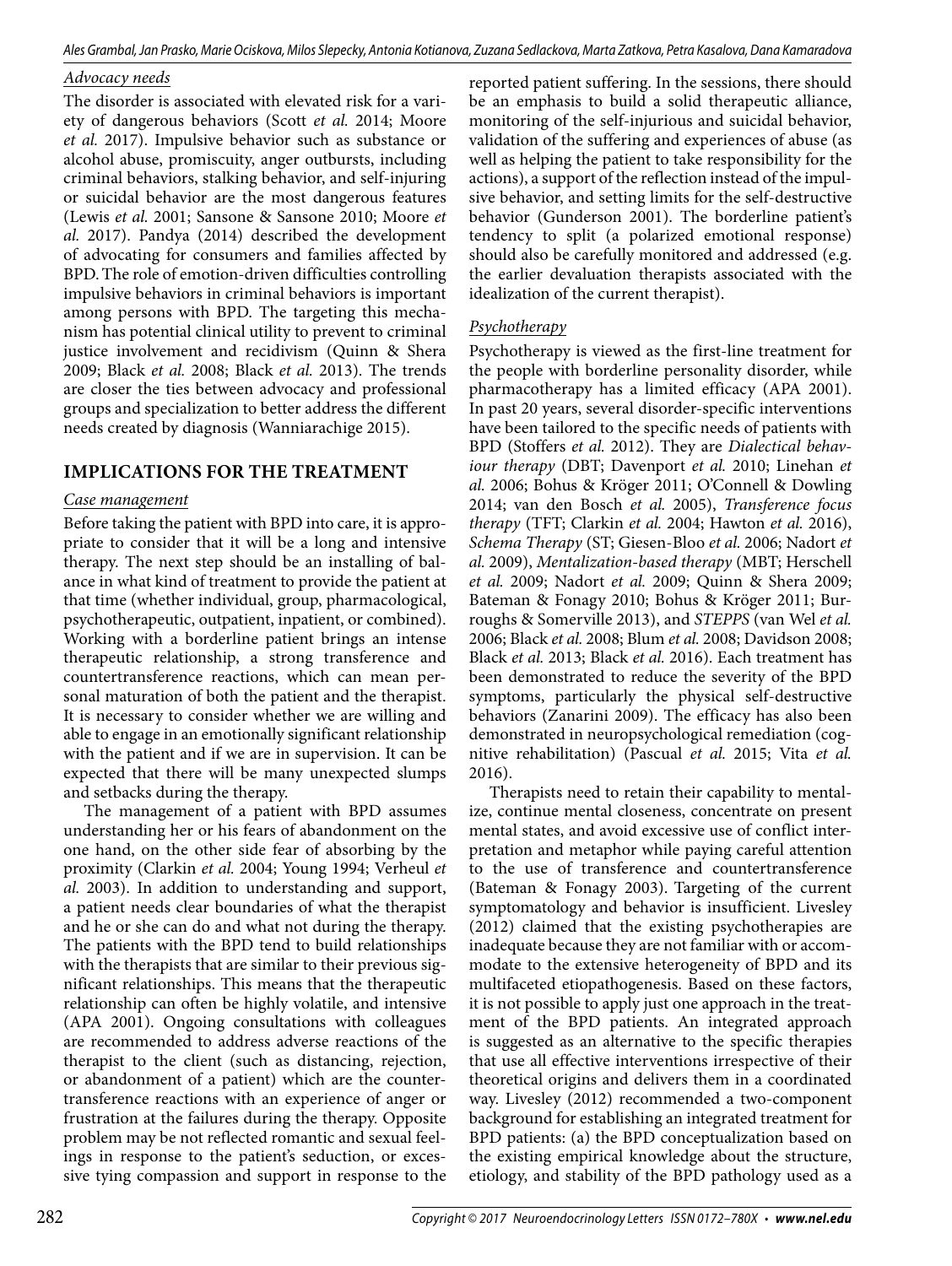guide for the selection and delivered therapeutic strategies; and (b) a model of therapeutic change founded on the general literature on psychotherapy outcome and specific studies of the personality disorder treatments.

Data about specific group interventions and their relationship to the results for subgroups of the people with BPD are not present in the psychodynamic group psychotherapy (Nehls 1992). However, BPD has been treated in the psychotherapy groups for over 40 years (Roller and Nelson 1999). The combined management of the group and individual therapy addresses the needs for object constancy, the integration of object and selfrepresentations, and the possibility of attachment to others. Collaboration with the individual therapists in this procedure is necessary, and there are strict conditions that let this to occur as well as rules to help them make referrals. Co-therapy can be particularly beneficial if the therapy team is experienced and skilled. The group therapist must have specific training and supervision to lead groups of such intensity and affectively full content (Roller & Nelson 1999).

#### *Pharmacotherapy*

The National Institute for Clinical Excellence (NICE) claimed the use of psychopharmacs only in periods of crisis for the persons with BPD (NICE 2009). Regardless of this recommendation, most service users are referred to a specialist, and a personality disorder service was found to be on numerous medications (Rogers & Acton 2012). In the last decade, there has been a progress in the number and quality of the studies of the pharmacotherapy of BPD, with the increase in the number of randomized, placebo-controlled, double-blind studies (Grootens & Verkes 2005; Binks *et al.* 2006; Herpertz *et al.* 2007; Kapoor 2009; Lieb *et al.* 2010; Mercer *et al.*  2009, Paris 2009; Saunders & Silk 2009; Stoffers *et al.*  2010; Bellino *et al.* 2011; Feurino & Silk 2011; Ingenhoven & Duivenvoorden 2011; Paris 2011; Ripoll *et al.* 2011; Vita *et al.* 2011; Ripoll 2012). The placebocontrolled studies in this area are of particular importance due to the high level of response in the patients with BPD on placebo. However, the latest Cochran's meta-analysis concluded that the pharmacotherapy for BPDis not based on a robust evidence from studies, but is supported by only a "very sparse" evidence from randomized controlled trials (RCTs) and "only a few study results, compared with the small number of included participants." The authors concluded that there is some support in the research for the administration of the second generation of antipsychotics, mood stabilizers, and omega-3 fatty acids, but these studies require replication because most estimates of the effect are based on the effectiveness in one study (Lieb *et al.* 2010). They also pointed out that there is no conclusive evidence that any drug reduces the severity of BPD.

Drugs rather work for specific dimensions symptoms (Stoffers *et al.* 2010). Specifically, it appears that for example, the effectiveness of the second generation

antipsychotics aripiprazole leads to reduced interpersonal problems, impulsivity, anger, psychotic symptoms, touchiness oversensitivity, depression, anxiety, and general psychiatric pathology (Stoffers *et al.* 2010). For olanzapine, there was no significant effect on the primary criteria relevant for the diagnosis of BPD. A secondary analysis, however, showed a significant reduction of affective instability, anger, psychotic, paranoid symptoms, and anxiety. Weight gain in some patients with this drug can be problematic and can affect the acceptance of its use. Interestingly, the tolerability of the treatment arms did not differ between a drug and a placebo (Stoffers *et al.* 2010).

Anticonvulsant mood stabilizers also appear promising. Valproate has a significant effect on improving interpersonal problems, depression, and anger, but because of the proven teratogenicity to the fetus and a higher incidence of the polycystic ovary is better to avoid in the treatment of young women (Verrotti *et al.*  2016). Lamotrigine reduces impulsivity, anger (Reich *et al.* 2009; Crawford *et al.* 2015). Topiramate can be particularly acceptable to the patients because it is not associated with weight gain, but rather with a slight weight loss (Loew *et al.* 2006; Kazerooni & Lim 2016). As far the antidepressants, the only significant effect is observed with amitriptyline in depressive symptoms, although SSRI, mianserin, and MAOIs show a pronounced effect when the patient suffers from a co-morbid depressive or anxiety disorder (Soloff *et al.* 1989; Stoffers *et al.* 2010). The omega-3 fatty acids have been found to have a significant effect on suicidality and depressive symptoms (Stoffers *et al.* 2010). In contrast, the British National Institute for Health and Clinical Excellence (NICE 2010) compared the previous recommendation does not consider any medication for the demonstrably beneficial either for signs of BPD and also criticizes the interpretations and guidelines of APA for the treatment of BPD. All in all, it can be stated that:

- a. The pharmacological treatment of the patients with BPD should be focused on defined symptoms.
- b. Treatment of a given drug should be of a sufficient duration (depending on the pharmacokinetic and dynamic properties of the drug) to assess that brings some advantages, but it should be stopped or changed if no benefits are apparent.
- c. Any evidence does not support polypharmacy, and it should be avoided whenever possible.
- d. Particular attention should be paid to the toxic effects in cases of an overdose (e.g. by tricyclic antidepressants) and to the potential for abuse or dependence (e.g. on hypnotics and sedatives).
- e. In the presence of comorbid disorders, it is appropriate to treat the comorbid disorder by standard procedures.

The research in the psychopharmacology and neurobiology of the personality disorders is still in its infancy compared with other psychiatric disorders. Some clini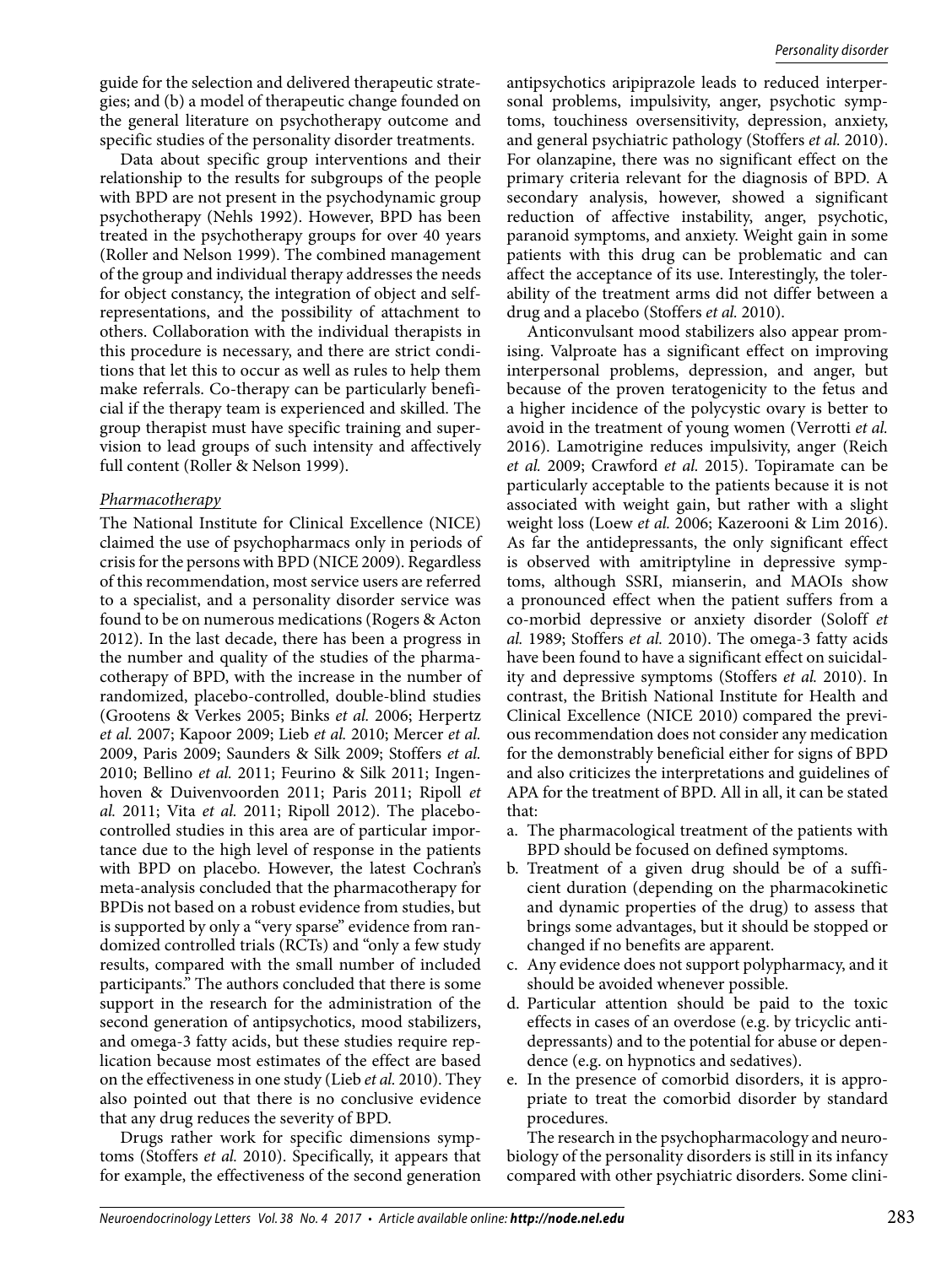cal trials have various limitations, and many have only a small sample size. Moreover, the evidence indicating the improvement of the symptoms using pharmacotherapy in the BPD patients is rather weak. A certain caution in the indication of psychotropic drugs can be recommended. Psychotherapy is considered to be the primary treatment for BPD, while pharmacotherapy has limited efficacy. The most critical need of the patients is to find an experienced therapist and receive a long-term systematic psychotherapy.

## **CONCLUSION**

Monitoring the patients' needs is relevant for the treatment of the individuals suffering from BPD. However, many needs remain unmet in the areas linked to medical, personal, and social factors. A greater focus on the patients' needs could be valuable and should be directed to the treatment.

#### *Conflict of Interest Statement. None to declare.*

#### REFERENCES

- 1 Akhtar S (1998). From simplicity through contradiction to paradox. The evolving psychic reality of the borderline patient in treatment. Int J Psychoanal. **79**: 241–252.
- 2 American Psychiatric Association (2001). Practice guideline for the treatment of patients with borderline personality disorder. American Journal of Psychiatry. **158**: 1–52.
- 3 American Psychiatric Association (2013). Diagnostic and Statistical Manual of Mental Disorders. Fifth Edition. Washington, DC: American Psychiatric Association.
- 4 Arntz A, Dietzel R, Dreessen L (1999). Assumptions in borderline personality disorder: specificity, stability, and relationship with etiological factors. Behav Res Ther. **37**: 545–557.
- 5 Aviram RB, Brodsky BS, Stanley B (2006). Borderline personality disorder, stigma, and treatment implications. Harv Rev Psychiatry. **14**: 249–256.
- 6 Banerjee P, Duggan C, Huband N, Watson N (2006). Brief psycho-education for people with personality disorder – a pilot study. Psychol Psychother. **79**: 385–394.
- 7 Barnicot K, Gonzalez R, McCabe R, Priebe S (2016). Skills use and common treatment processes in dialectical behaviour therapy for borderline personality disorder. J Behav Ther Exp Psychiatry. **52**: 147–156.
- Bateman AW & Fonagy P (2003). The development of an attachment-based treatment program for borderline personality disorder. Bull Menninger Clin. **67**: 187–211.
- 9 Bateman AW & Fonagy P (2008). Comorbid antisocial and borderline personality disorders: mentalization-based treatment. J Clin Psychol. **64**: 181–194.
- 10 Bateman AW & Fonagy P (2010). [Comorbid antisocial and borderline personality disorders: mentalization-based treatment]. [Article in German] Prax Kinderpsychol Kinderpsychiatr. **59**: 477–495.
- 11 Bellino S, Rinaldi C, Bozzatello P & Bogetto F (2011). Pharmacotherapy of borderline personality disorder: a systematic review for publication purpose. Current Medicinal Chemistry. **18**: 3322–3329.
- 12 Binks, C. A., Fenton, M., McCarthy, L., Lee, T., Adams, C. E., & Duggan, C. (2006). Pharmacological interventions for people with borderline personality disorder. Cochrane Database of Systematic Reviews (1). CD005653. doi: 10.1002/14651858. cd005653
- 13 Black DW, Blum N, Eichinger L, McCormick B, Allen J, Sieleni B (2008). STEPPS: Systems Training for Emotional Predictability and Problem Solving in women offenders with borderline personality disorder in prison--a pilot study. CNS Spectr. **13**: 881–886.
- 14 Black DW, Blum N, McCormick B, Allen J (2013). Systems Training for Emotional Predictability and Problem Solving (STEPPS) group treatment for offenders with borderline personality disorder. J Nerv Ment Dis. **201**: 124–129.
- 15 Black DW, Blum N, Pfohl B, Hale N (2004). Suicidal behavior in borderline personality disorder: prevalence, risk factors, prediction, and prevention. J Pers Disord. **18**: 226–239.
- 16 Black DW, Simsek-Duran F, Blum N, McCormick B, Allen J (2016). Do people with borderline personality disorder complicated by antisocial personality disorder benefit from the STEPPS treatment program? Personal Ment Health. **10**: 205–215.
- 17 Bland AR & Rossen EK (2011). Clinical supervision of nurses working with patients with borderline personality disorder. Issues Ment Health Nurs. **26**: 507–517.
- 18 Blum N, St John D, Pfohl B, Stuart S, McCormick B, Allen J, Arndt S, Black DW (2008). Systems Training for Emotional Predictability and Problem Solving (STEPPS) for outpatients with borderline personality disorder: a randomized controlled trial and 1-year follow-up. Am J Psychiatry. **165**: 468–478.
- 19 Bohus M & Kröger C (2011). Psychopathology, and Psychotherapy of borderline personality disorder: state of the art]. [Article in German] Nervenarzt. **82**: 16–24.
- 20 Bouchard S & Sabourin S (2009). Borderline personality disorder and couple dysfunctions. Curr Psychiatry Rep.**11**: 55–62.
- 21 Bouchard S, Sabourin S, Lussier Y, Villeneuve E (2009). Relationship quality and stability in couples when one partner suffers from borderline personality disorder. J Marital Fam Ther. **35**: 446–455.
- 22 Bovin MJ, Wolf EJ, Resick PA (2017). Longitudinal associations between posttraumatic stress disorder severity and personality disorder features among female rape survivors. Front Psychiatry. **8**: 6. doi: 10.3389/fpsyt.2017.00006.eCollection 2017.
- 23 Burroughs T& Somerville J (2013). Utilization of evidenced based dialectical behavioral therapy in assertive community treatment: examining feasibility and challenges. Community Ment Health J. **49**: 25–32.
- 24 Cailhol L, Francois M, Thalamas C, Garrido C, Birmes P, Pourcel L, Lapeyre-Mestre M, Paris J (2016). Is borderline personality disorder only a mental health problem? Personal Ment Health. **10**: 328–336.
- 25 Cailhol L, Pelletier É, Rochette L, Laporte L, David P, Villeneuve É, Paris J, Lesage A (2017). Prevalence, mortality, and health care use among patients with cluster b personality disorders clinically diagnosed in Quebec. Can J Psychiatry. 706743717700818.
- 26 Calhoun PS, Van Voorhees EE, Elbogen EB, Dedert EA, Clancy CP, Hair LP, Hertzberg M, Beckham JC, Kimbrel NA (2017). Nonsuicidal self-injury and interpersonal violence in U.S. veterans seeking help for posttraumatic stress disorder. Psychiatry Res. **247**: 250–256.
- 27 Chabrol H, Chouicha K, Montovany A, Callahan S (2001). [Symptoms of DSM-IV borderline personality disorder in a nonclinical population of adolescents: study of a series of 35 patients]. Encephale. **27**: 120–127.
- 28 Chanen AM (2015). Borderline personality disorder in young people: Are we there yet? J Clin Psychol. **71**: 778–791.
- 29 Chesney E, Goodwin GM, Fazel S (2014). Risks of all-cause and suicide mortality in mental disorders: a meta-review. World Psychiatry. **13**: 153–160.
- 30 Clarkin JF, Levy KN, Lenzenweger MF, Kernberg OF (2004). The Personality Disorder Institute/Borderline Personality Disorder Research Foundation randomized controlled trial for borderline personality disorder: rationale, methods, and patients characteristics. Journal of Personality Disorders **18**: 52–72.
- 31 Corruble E, Ginestet D & Guelfi JD (1996). Comorbidity of personality disorders and unipolar major depression: A review. Journal of Affective Disorders. **37**: 157–170.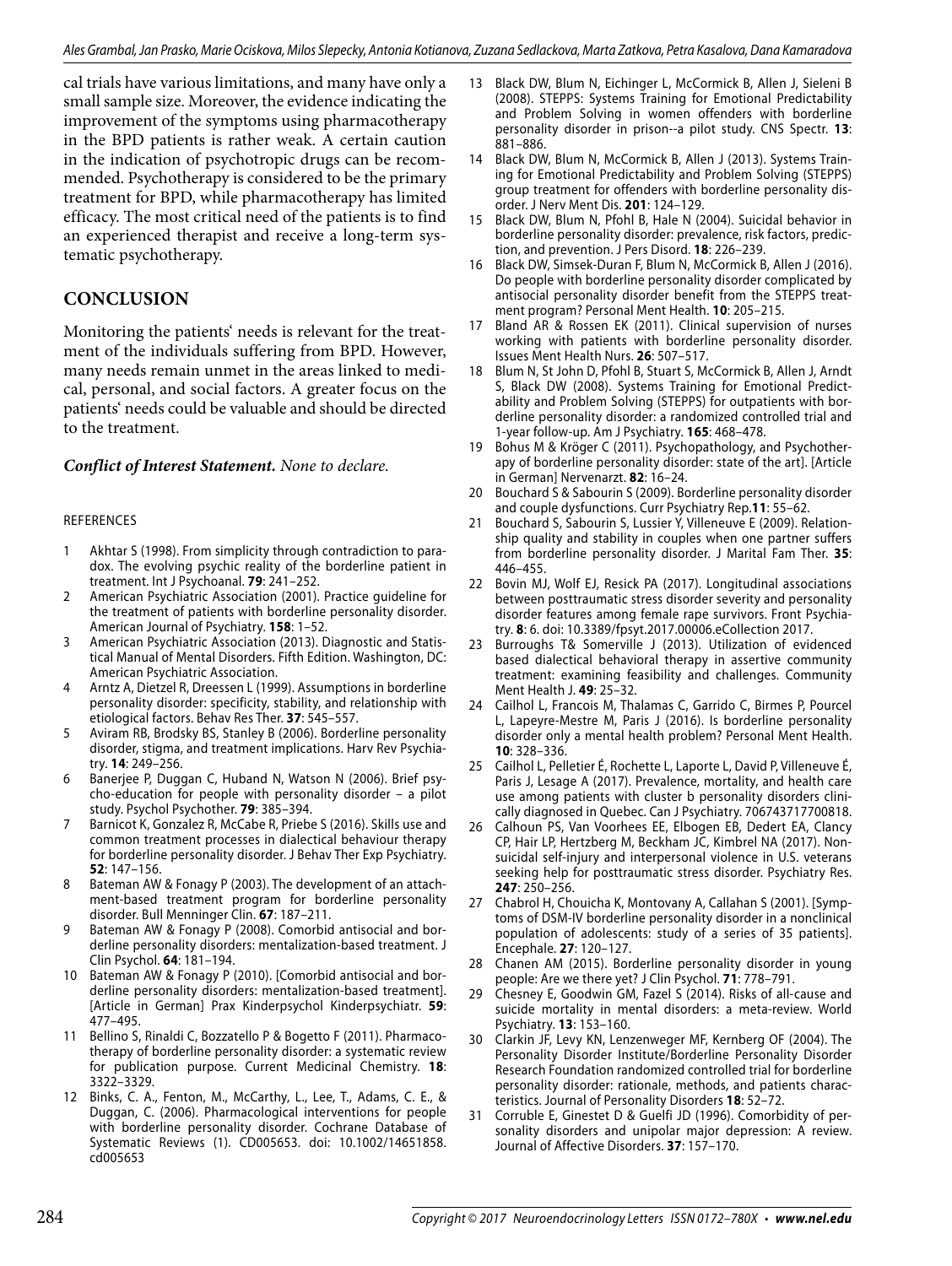- 32 Crawford MJ, Sanatinia R, Barrett B, Byford S, Cunningham G, Gakhal K, Lawrence-Smith G, Leeson V, Lemonsky F, Lykomitrou G, Montgomery A, Morriss R, Paton C, Tan W, Tyrer P, Reilly JG (2015). Lamotrigine versus inert placebo in the treatment of borderline personality disorder: study protocol for a randomized controlled trial and economic evaluation. Trials.**16**: 308.
- 33 Davenport J, Bore M & Campbell J (2010). Changes in personality in pre- and post-dialectical behaviour therapy borderline personality disorder groups: A question of self-control. Australian Psychologist. **45**: 59–66.
- 34 Davidson KM (2008). Borderline personality disorder: STEPPS improves symptoms. Evid Based Ment Health.**11**: 120. doi: 10.1136/ebmh.11.4.120.
- 35 Deans C & Meocevic E (2006). Attitudes of registered psychiatric nurses towards patients diagnosed with borderline personality disorder. Contemp Nurse. **21**: 43–49.
- 36 Dell' Oso B, Berlin HA, Serrati M, Altamura AC (2010). Neuropsychobiological aspects, comorbidity and dimensional models in borderline personality disorder. Neuropsychobiology. **61**: 169–179.
- 37 Desrosiers L, Saint-Jean M, Breton JJ (2015). Treatment planning: A key milestone to prevent treatment dropout in adolescents with borderline personality disorder. Psychol Psychother. **88**: 178–196.
- 38 Dimaggio G, Nicolò G, Semerari A, Carcione A (2013). Investigating the personality disorder psychotherapy process: the roles of symptoms, quality of affects, emotional dysregulation, interpersonal processes, and mentalizing. Psychother Res. **23**: 624–632.
- 39 El-Gabalawy R, Katz LY, Sareen J (2010). Comorbidity and associated severity of borderline personality disorder and physical health conditions in a nationally representative sample. Psychosom Med. **72**: 641–647.
- 40 Ellenhorn R (2005). Parasuicidality and patient careerism: treatment recidivism and the dialectics of failure. Am J Orthopsychiatry. **75**: 288–303.
- 41 Fabrega H Jr, Ulrich R, Pilkonis P, Mezzich J (1993). Personality disorders diagnosed at intake at a public psychiatric facility. Hosp Community Psychiatry. **44**: 159–162.
- 42 Farrell JM & Shaw IA (2012). Group schema therapy for borderline personality disorder – a step-by-step treatment manual with patient workbook. Singapore: Wiley-Blackwell.
- 43 Fertuck EA, Keilp J, Song I, Morris MC, Wilson ST, Brodsky BS, Stanley B (2012). Higher executive control and visual memory performance predict treatment completion in borderline personality disorder. Psychother Psychosom. **81**: 38–43.
- 44 Feurino, L., 3rd, & Silk, K. R. (2011). State of the art in the pharmacologic treatment of borderline personality disorder. Current Psychiatry Reports. **13**: 69–75.
- 45 First MB, Spitzer RL, Gibbon M, Williams J & Benjamin L (1994). Structured Clinical Interview for DSM-IV axis II disorders (SCID II). New York: Biometric Research Department.
- 46 Fok ML, Hayes RD, Chang CK, Stewart R, Callard FJ, Moran P (2012). Life expectancy at birth and all-cause mortality among people with personality disorder. J Psychosom Res. **73**: 104– 107.
- 47 Fonagy P, Moran GS, Steele M, Steele H, Higgitt AC (1991). The capacity for understanding mental states: the reflective self in parent and child and its significance for security of attachment. Infant Ment Health J. **12**: 200–216.
- 48 Forsyth A (2007). The effects of diagnosis and non-compliance attributions on therapeutic alliance processes in adult acute psychiatric settings. J Psychiatr Ment Health Nurs. **14**: 33–40.
- 49 Frankenburg FR & Zanarini MC (2004). The association between borderline personality disorder and chronic medical illnesses, poor health-related lifestyle choices, and costly forms of health care utilization. J Clin Psychiatry. **65**: 1660–1665.
- 50 Fraser K & Gallop R (1993). Nurses' confirming/disconfirming responses to patients diagnosed with borderline personality disorder. Arch Psychiatr Nurs. **7**: 336–341.
- 51 Gentile S (2015). Pharmacological management of borderline personality disorder in a pregnant woman with a previous history of alcohol addiction: a case report. Clin Drug Investig. **35**: 761–763.
- 52 Gerson LD & Rose LE (2012). Needs of persons with serious mental illness following discharge from inpatient treatment: patient and family views. Arch Psychiatr Nurs. **26**: 261–271.
- 53 Ghaffari Nejad A, Kheradmand A, Toofani K (2010). Identity disturbance and substance-dependence in patients with borderline personality disorder. Addict Health. **2**: 35–40.
- 54 Gianoli MO, Jane JS, O'Brien E, Ralevski E (2012). Treatment for comorbid borderline personality disorder and alcohol use disorders: a review of the evidence and future recommendations. Exp Clin Psychopharmacol. **20**: 333–344.
- 55 Giesen-Bloo J, van Dyck R, Spinhoven P, van Tilburg W, Dirksen C, van Asselt T, Kremers I, Nadort M & Arntz A (2006). Outpatient psychotherapy for borderline personality disorder: Randomized trial of schema-focused therapy vs transference-focused psychotherapy. Archives of General Psychiatry. **63**: 649–658.
- 56 Goodman G, Edwards K, Chung H (2014). Interaction structures formed in the psychodynamic therapy of five patients with borderline personality disorder in crisis. Psychol Psychother. **87**: 15–31.
- 57 Goodman G, Edwards K, Chung H (2015). The relation between prototypical processes and psychological distress in psychodynamic therapy of five inpatients with borderline personality disorder. Clin Psychol Psychother. **22**: 83–95.
- 58 Goodman M, Patil U, Steffel L, Avedon J, Sasso S, Triebwasser J, Stanley B (2010). Treatment utilization by gender in patients with borderline personality disorder. J Psychiatr Pract. **16**: 155–163.
- 59 Grant BF, Chou SP, Goldstein RB, Huang B, Stinson FS, Saha TD, Smith SM, Dawson DA, Pulay AJ, Pickering RP, Ruan WJ (2008) Prevalence, correlates, disability, and comorbidity of DSM-IV borderline personality disorder: results from the Wave 2 National Epidemiologic Survey on Alcohol and Related Conditions. J Clin Psychiatry. **69**: 533–545.
- 60 Gratz KL & Tull MT (2011). Extending research on the utility of an adjunctive emotion regulation group therapy for deliberate self-harm among women with borderline personality pathology. Personal Disord. **2**: 316–326.
- 61 Grootens KP & Verkes RJ (2005). Emerging evidence for the use of atypical antipsychotics in borderline personality disorder. Pharmacopsychiatry. **38**: 20–23.
- 62 Gunderson JG (2001). Borderline Personality Disorder: a Clinical Guide. Washington, DC: American Psychiatric Press.
- 63 Gunderson JG, Berkowitz C, Ruiz-Sancho A (1997). Families of borderline patients: A psychoeducational approach. Bull Menninger Clin. **61**: 446–457.
- 64 Gunderson JG, Stout RL, McGlashan TH, Shea MT, Morey LC, Grilo CM, Zanarini MC, Yen S, Markowitz JC, Sanislow C, Ansell E, Pinto A, Skodol AE (2011). Ten-year course of borderline personality disorder: psychopathology and function from the Collaborative Longitudinal Personality Disorders study. Arch Gen Psychiatry. 68: 827–837.
- 65 Hartman D & Boerger MJ (1990). Families of borderline clients: opening the door to therapeutic interaction. Perspect Psychiatr Care. **25**: 15–17.
- 66 Hawton K, Witt KG, Taylor Salisbury TL, Arensman E, Gunnell D, Hazell P, Townsend E, van Heeringen K (2016). Psychosocial interventions for self-harm in adults. Cochrane Database Syst Rev. CD012189. doi: 10.1002/14651858.CD012189.
- 67 Herman JL, Perry JC, van der Kolk BA (1989). Childhood trauma in borderline personality disorder. American Journal of Psychiatry. **146**: 490–495.
- Herpertz SC, Zanarini M, Schulz CS, Siever L, Lieb K & Moller HJ (2007). World Federation of Societies of Biological Psychiatry (WFSBP) guidelines for biological treatment of personality disorders. World Journal of Biological Psychiatry. **8**: 212–244.
- 69 Herschell AD, Kogan JN, Celedonia KL, Gavin JG, Stein BD (2009). Understanding community mental health administrators' perspectives on dialectical behavior therapy implementation. Psychiatr Serv. **60**: 989–992.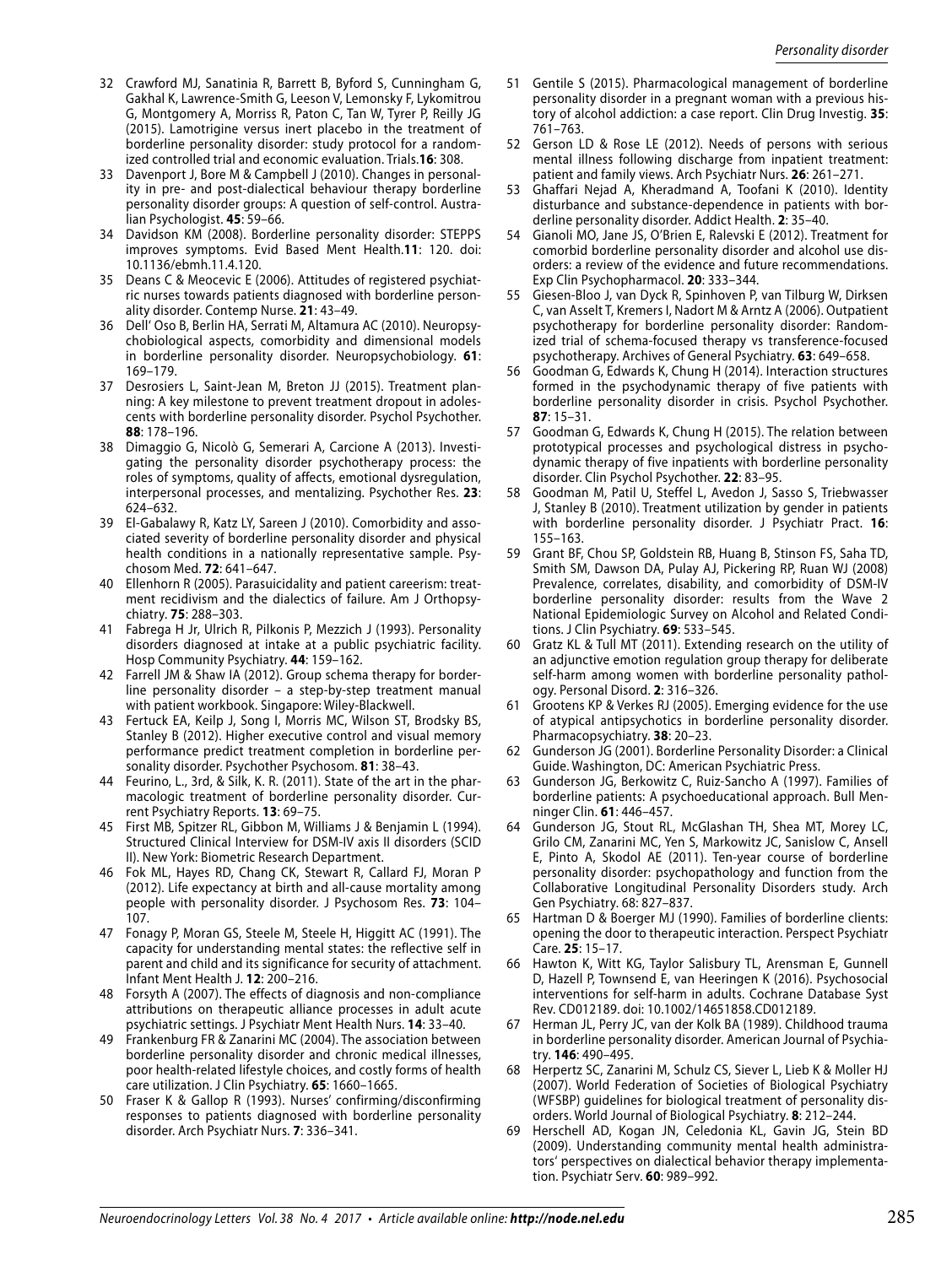- 70 Hoffman PD, Buteau E, Hooley JM, Fruzzetti AE, Bruce ML (2003). Family members' knowledge about borderline personality disorder: correspondence with their levels of depression, burden, distress, and expressed emotion. Fam Process. **42**: 469–478.
- 71 Holm AL & Severinsson E (2008). The emotional pain and distress of borderline personality disorder: a review of the literature. Int J Ment Health Nurs. **17**: 27–35.
- 72 Horz S, Zanarini MC, Frankenburg FR, Reich DB, Fitzmaurice G (2010). Ten-year use of mental health services by patients with borderline personality disorder and with other axis II disorders. Psychiatr Serv. **61**: 612–616.
- 73 Ingenhoven TJ & Duivenvoorden HJ (2011). Differential effectiveness of antipsychotics in borderline personality disorder: meta-analyses of placebo-controlled, randomized clinical trials on symptomatic outcome domains. Journal of Clinical Psychopharmacology. **31**: 489–496.
- 74 Kapoor S (2009). Management of borderline personality disorder: emerging, new pharmacological and non-pharmacological strategies. Acta Psychiatrica Scandinavica. **119**: 85–86.
- 75 Kazerooni R & Lim J (2016). Topiramate-associated weight loss in a veteran population. Mil Med. **181**: 283–286.
- 76 Kealy D & Ogrodniczuk JS (2010). Marginalization of borderline personality disorder. J Psychiatr Pract. **16**: 145–154.
- 77 Kernberg OF (1993). Severe Personality Disorders: Psychotherapeutic Strategies. New Haven: Yale University Press.
- 78 Knaak S, Modgill G, Patten SP (2014). Key ingredients of antistigma programs for healthcare providers: A data synthesis of evaluative studies. Can J Psychiatry. **59** Suppl 10: 19S–26S.
- 79 Knaak S, Szeto ACH, Fitch K, Modgill G, Patten S (2015). Stigma towards borderline personality disorder: effectiveness and generalizability of an anti-stigma program for healthcare providers using a pre-post randomized design. Borderline Personality Disorder and Emotion Dysregulation. **2**: 9 DOI 10.1186/s40479- 015-0030-0
- 80 Krawitz R (2004). Borderline personality disorder: attitudinal change following training. Aust N Z J Psychiatry. **38**: 554–559.
- 81 Lauber C, Nordt C, Braunschweig C, Rössler W (2006). Do mental health professionals stigmatize their patients? Acta Psychiatr Scand. **113** Suppl 429: 51–59.
- 82 Lawson DM & Brossart DF (2013). Interpersonal problems and personality features as mediators between attachment and intimate partner violence. Violence Vict. **28**: 414–428.
- 83 Le Gris J & van Reekum R (2006). The neuropsychological correlates of borderline personality disorder and suicidal behaviour. Can J Psychiatry. **51**: 131–142.
- 84 Leichsenring F, Leibing E, Kruse J, New AS, Leweke F (2011). Borderline personality disorder. Lancet. **377**: 74–84.
- 85 Leppänen V, Vuorenmaa E, Lindeman S, Tuulari J, Hakko H (2016). Association of parasuicidal behaviour to early maladaptive schemas and schema modes in patients with BPD: The Oulu BPD study. Personal Ment Health. **10**: 58–71.
- 86 Levenson J, Frank E, Wallace M, Fournier J & Rucci P (2012). The role of personality pathology in depression treatment outcome with psychotherapy and pharmacotherapy. Journal of Consulting and Clinical Psychology. **80**: 719–729.
- 87 Lewis SF, Fremouw WJ, Del Ben K, Farr C (2001). An investigation of the psychological characteristics of stalkers: empathy, problem-solving, attachment and borderline personality features. J Forensic Sci. **46**: 80–84.
- 88 Lieb K, Vollm B, Rucker G, Timmer A, & Stoffers JM (2010). Pharmacotherapy for borderline personality disorder: Cochrane systematic review of randomized trials. British Journal of Psychiatry. **196**: 4–12.
- 89 Lieb, K., Zanarini, M. C., Schmahl, C., Linehan, M. M., & Bohus, M. (2004). Borderline personality disorder. Lancet. **364**(9432): 453–461.
- 90 Linehan MM (1993a). Cognitive-behavioural treatment of borderline personality disorder. New York: Guildford Press.
- 91 Linehan MM, Comtois KA, Murray AM, Brown MZ, Gallop RJ, Heard HL, Korslund KE, Tutek DA, Reynolds SK & Lindenboim N (2006). Two-year randomized controlled trial and follow-up of dialectical behavior therapy vs. therapy by experts for suicidal behaviors and borderline personality disorder. Archives of General Psychiatry. **63**: 757–766.
- 92 Liu CJ, Fang CK, Gau ML (2011). [Nursing care experiences of a borderline personality patient with spiritual distress]. Hu Li Za Zhi. **58**: 112–118.
- 93 Livesley WJ (2012). Moving beyond specialized therapies for borderline personality disorder: the importance of integrated domain-focused treatment. Psychodyn Psychiatry. **40**: 47–74.
- Lobbestael J & Arntz A (2010). Emotional, cognitive and physiological correlates of abuse-related stress in borderline and antisocial personality disorder. Behav Res Ther. **48**: 116–124.
- Loew TH, Nickel MK, Muehlbacher M, Kaplan P, Nickel C, Kettler C, Fartacek R, Lahmann C, Buschmann W, Tritt K, Bachler E, Mitterlehner F, Pedrosa Gil F, Leiberich P, Rother WK, Egger C (2006). Topiramate treatment for women with borderline personality disorder: a double-blind, placebo-controlled study. J Clin Psychopharmacol. **26**: 61–66.
- 96 Long C, Fulton B, Dolley O (2015). Using psychoeducation to motivate engagements for women with personality disorder in secure settings. J Psychiatric Intensive Care. 11: 18–36.
- 97 Loughrey L, Jackson J, Molla P, Wobbleton J (1997). Patient selfmutilation: when nursing becomes a nightmare. J Psychosoc Nurs Ment Health Serv. **35**: 30–34.
- 98 Marco JH, Pérez S, García-Alandete J, Moliner R (2017). Meaning in life in people with borderline personality disorder. Clin Psychol Psychother. **24**: 162–170.
- 99 Mark ADP & Lam LCW (2013). Neurocognitive profiles of people with borderline personality disorder. Curr Opin Psychiatry. **26**: 90–96.
- 100 Markham D & Trower P (2003). The effects of the psychiatric label "borderline personality disorder" on nursing staff's perceptions and causal attributions for challenging behaviours. Br J Clin Psychol. **42**: 243–256.
- 101 Markham D (2003). Attitudes towards patients with a diagnosis of "borderline personality disorder": Social rejection and dangerousness. J Ment Heal. **12**: 595–612.
- 102 Martín-Blanco A, Patrizi B, Soler J, Gasol X, Elices M, Gasol M, Carmona C, Pascual JC (2017). Use of nalmefene in patients with comorbid borderline personality disorder and alcohol use disorder: a preliminary report. Int Clin Psychopharmacol. doi: 10.1097/YIC.0000000000000170.
- 103 Menon P, Chaudhari B, Saldanha D, Devabhaktuni S, Bhattacharya L (2016). Childhood sexual abuse in adult patients with borderline personality disorder. Ind Psychiatry J. **25**: 101–106.
- 104 Mercer D, Douglass AB & Links PS (2009). Meta-analyses of mood stabilizers, antidepressants and antipsychotics in the treatment of borderline personality disorder: effectiveness for depression and anger symptoms. Journal of Personality Disorders. **23**: 156–174.
- 105 Miller D (1995). Diagnostic assessment and therapeutic approaches to borderline disorders in adolescents. Adolesc Psychiatry. **20**: 237–252.
- 106 Moher D, Liberati A, Tetzlaff J, Altman DG, The PRISMA Group (2009). Methods of systematic reviews and meta-analysis preferred reporting items for systematic reviews and meta-Analyses: The PRISMA Statement. Journal of Clinical Epidemiology. **62**: 1006e1012.
- 107 Moore KE, Tull MT, Gratz KL (2017). Borderline personality disorder symptoms and criminal justice system involvement: The roles of emotion-driven difficulties controlling impulsive behaviors and physical Aggression. Compr Psychiatry.**76**: 26–35.
- 108 Murray-Swank AB, Dixon L (2006). Family psychoeducation as an evidence-based practice. CNS Spectr. **9**: 905–912.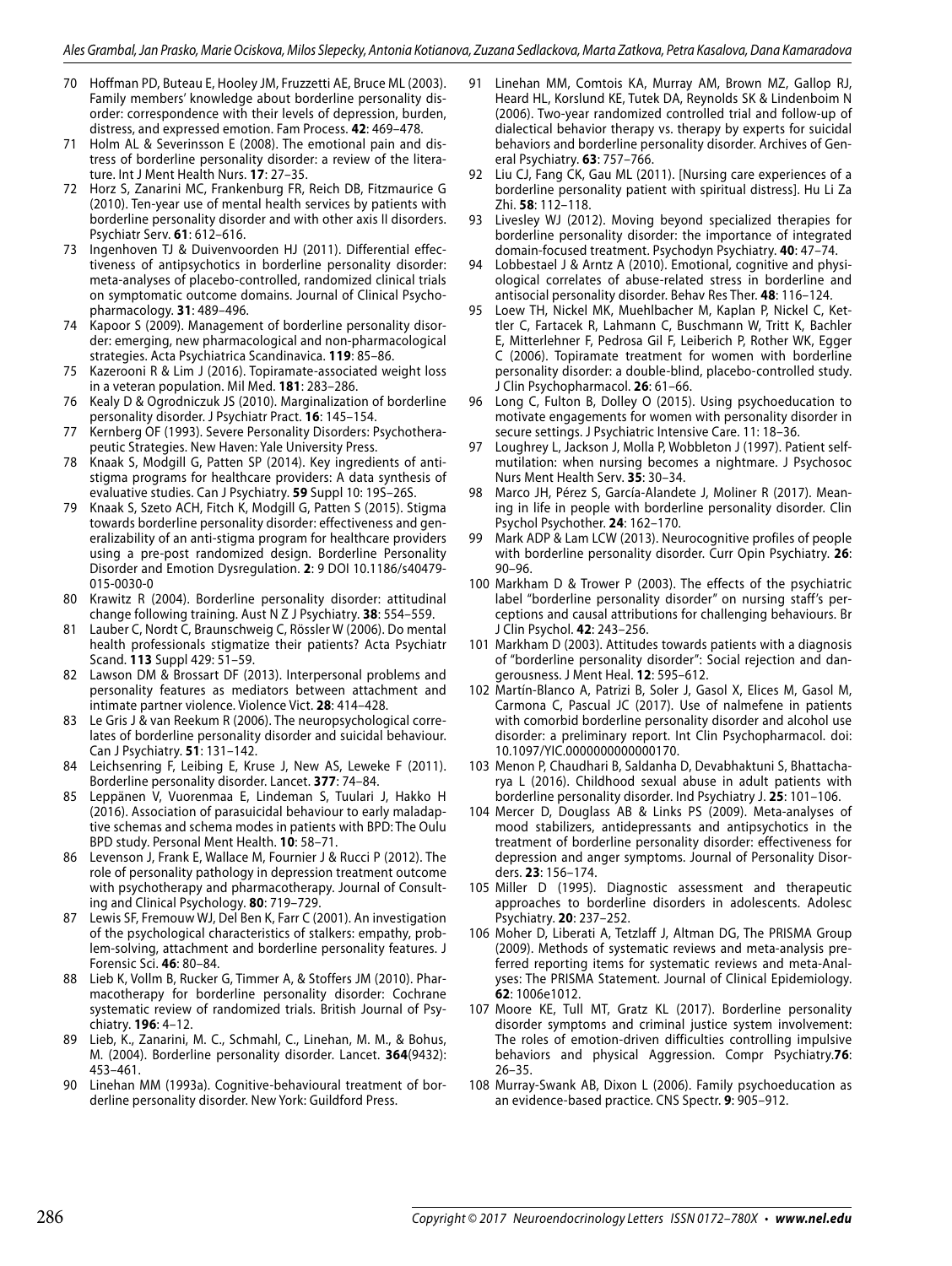- 109 Nadort M, van Dyck R, Smit JH, Giesen-Bloo J, Eikelenboom M, Wensing M, Spinhoven P, Dirksen C, Bleecke J, Van Milligen B, van Vreeswijk M, Arntz A (2009). Three preparatory studies for promoting implementation of outpatient schema therapy for borderline personality disorder in general mental health care. Behav Res Ther. **47**: 938–945.
- 110 National Collaborating Centre for Mental Health (UK) (2009). Borderline Personality Disorder: Treatment and Management. Leicester (UK): British Psychological Society.
- 111 Nehls N (1992). Group therapy for people with borderline personality disorder: interventions associated with positive outcomes. Issues Ment Health Nurs. **13**: 255–269.
- 112 Newman LK, Stevenson CS, Bergman LR, Boyce P (2007). Borderline personality disorder, mother-infant interaction and parenting perceptions: preliminary findings. Aust N Z J Psychiatry. **41**: 598–605.
- 113 Niedtfeld II, Schulze L, Krause-Utz A, Demirakca T, Bohus M, Schmahl C (2013). Voxel-Based morphometry in women with borderline personality disorder with and without comorbid posttraumatic stress disorder. PLoS ONE. **8**: e65824.
- 114 North CS (2015). Gaps in knowledge about personality disorders in homeless populations (commentary for article by Whitbeck, Armenta, and Welch-Lazoritz, "Borderline personality disorder and Axis I psychiatric and substance use disorders among women experiencing homelessness in three US cities"). Soc Psychiatry Psychiatr Epidemiol. **50**: 1293–1295.
- 115 Nunes PM, Wenzel A, Borges KT, Porto CR, Caminha RM, de Oliveira IR, et al.(2009). Volumes of the hippocampus and amygdala in patients with borderline personality disorder: a meta-analysis. J Pers Disord. **23**: 333–345.
- 116 O'Connell B & Dowling M (2014). Dialectical behaviour therapy (DBT) in the treatment of borderline personality disorder. Journal of Psychiatric and Mental Health Nursing. **21**: 518–525.
- 117 Ogata SN, Silk KR, Goodrich S, Lohr N, Westen D, Hill EM (1990). Childhood sexual and physical abuse in adult patients with borderline personality disorder. American Journal of Psychiatry. **147**: 1008–1013.
- 118 Pandya A (2014). Advocacy for people with borderline personality disorder. J Psychiatr Pract. **20**: 68–70.
- 119 Paris J (2009). The treatment of borderline personality disorder: implications of research on diagnosis, etiology, and outcome. Annual Review of Clinical Psychology. **5**: 277–290.
- 120 Paris J (2011). Pharmacological treatments for personality disorders. International Review of Psychiatry. **23**: 303–309.
- 121 Paris J (2012). The outcome of borderline personality disorder: good for most but not all patients. Am J Psychiatry. **169**: 445–446.
- 122 Pascual JC, Palomares N; Ibáñez Á, Portella MJ; Arza R, Reyes R, Feliu-Soler A, Díaz-Marsá M, Saiz-Ruiz J, Soler J, Carrasco JL (2015). Efficacy of cognitive rehabilitation on psychosocial functioning in borderline personality disorder: a randomized controlled trial. BMC Psychiatry. **15**(255).
- 123 Pescosolido BA, Martin JK, Long JS, Medina TR, Phelan JC, Link BG (2010). "A disease like any other"? A decade of change in public reactions to schizophrenia, depression, and alcohol dependence. Am J Psychiatry. **167**: 1321–1330.
- 124 Pescosolido BA, Monahan J, Link BG, Stueve A, Kikuzawa S (1999). The public's view of the competence, dangerousness, and need for legal coercion of persons with mental health problems. Am J Public Heal. **89**: 1339–1245.
- 125 Pompili M, Innamorati M, Di Vittorio C, Baratta S, Masotti V, Badaracco A, Wong P, Lester D, Yip P, Girardi P, Amore M (2014). Unemployment as a risk factor for completed suicide: a psychological autopsy study. Arch Suicide Res. **18**: 181–192.
- 126 Prasko J, Brunovsky M, Latalova K, Grambal A, Raszka M, Vyskocilova J, Zavesicka L (2010). Augmentation of antidepressants with bright light therapy in patients with comorbid depression and borderline personality disorder. Biomed Pap Med Fac Univ Palacky Olomouc Czech Repub. **154**: 355–361.
- 127 Prasko J, Grambal A, Kasalova P, Kamardova D, Ociskova M, Holubova M, Vrbova K, Sigmundova Z, Latalova K, Slepecky M, Zatkova M (2016a). Impact of dissociation on treatment of depressive and anxiety spectrum disorders with and without personality disorders. Neuropsychiatr Dis Treat.**12**: 2659–2676.
- 128 Prasko J, Houbová P, Novák T, Záleský R, Espa-Cervená K, Pasková B, Vyskocilová J (2005). Influence of personality disorder on the treatment of panic disorder--comparison study. Neuro Endocrinol Lett. **26**: 667–674.
- 129 Prasko J, Ociskova M, Grambal A, Sigmundova Z, Kasalova P, Marackova M, Holubova M, Vrbova K, Latalova K, Slepecky M (2016b). Personality features, dissociation, self-stigma, hope, and the complex treatment of depressive disorder. Neuropsychiatr Dis Treat. **12**: 2539–2552.
- 130 Quinn A & Shera W (2009). Evidence-based practice in group work with incarcerated youth. Int J Law Psychiatry. **32**: 288–293.
- 131 Reich DB, Zanarini MC, Bieri KA (2009). A preliminary study of lamotrigine in the treatment of affective instability in borderline personality disorder. Int Clin Psychopharmacol. **24**: 270–275.
- 132 Ripoll LH (2012). Clinical psychopharmacology of borderline personality disorder: an update on the available evidence in light of the Diagnostic and Statistical Manual of Mental Disorders-5. Curr Opin Psychiatry. **25**: 52–58.
- 133 Ripoll LH, Triebwasser J & Siever LJ (2011). Evidence-based pharmacotherapy for personality disorders. International Journal of Neuropsychopharmacology. **14**: 1257–1288.
- 134 Robinson DJ (2001). Poruchy osobnosti podľa DSM-IV. Vydavateľstvo F Trenčín.
- 135 Robinson P, Hellier J, Barrett B, Barzdaitiene D, Bateman A, Bogaardt A, Clare A, Somers N, O'Callaghan A, Goldsmith K, Kern N, Schmidt U, Morando S, Ouellet-Courtois C, Roberts A, Skårderud F, Fonagy P (2016). The NOURISHED randomized controlled trial comparing mentalisation-based treatment for eating disorders (MBT-ED) with specialist supportive clinical management (SSCM-ED) for patients with eating disorders and symptoms of borderline personality disorder. Trials. **17**: 549.
- 136 Rogers B & Acton T (2012). 'I think we are all guinea pigs really': a qualitative study of medication and borderline personality disorder. J Psychiatr Ment Health Nurs. **19**: 341–347.
- 137 Rogers B & Dunne E (2011). 'They told me I had this personality disorder … all of a sudden I was wasting their time': personality disorder and the inpatient experience. J Ment Health. **20**: 226–233.
- 138 Roller B & Nelson V (1999). Group psychotherapy treatment of borderline personalities. Int J Group Psychother. **49**: 369–385.
- 139 Rosenbluth M (1991). New uses of countertransference for the inpatient treatment of borderline personality disorder. Can J Psychiatry. **36**: 280–284.
- 140 Ruggiero I (2012). The unreachable object? Difficulties and paradoxes in the analytical relationship with borderline patients. Int J Psychoanal. **93**: 585–606.
- 141 Ruocco AC (2005). The neuropsychology of borderline personality disorder: a meta-analysis and review. Psychiatry Res. **137**: 191–202.
- 142 Ruocco AC, Amirthavasagam S, Zakzanis KK (2012). Amygdala and hippocampal volume reductions as candidate endophenotypes for borderline personality disorder: a meta-analysis of magnetic resonance imaging studies. Psychiatry Res. **201**: 245–252.
- 143 Ryan RM (2005).The developmental line of autonomy in the etiology, dynamics, and treatment of borderline personality disorders. Dev Psychopathol. **17**: 987–1006.
- 144 Sadock BJ, Kaplan HI, Sadock VA (2007). Kaplan & Sadock's synopsis of psychiatry: behavioral sciences/clinical psychiatry. 10th ed. Philadelphia: Lippincott Williams & Wilkins.
- 145 Salvador R, Vega D, Pascual JC, Marco J, Canales-Rodríguez EJ, Aguilar S, Anguera M, Soto A, Ribas J, Soler J, Maristany T, Rodríguez-Fornells A, Pomarol-Clotet E (2016). Converging Medial Frontal Resting State and Diffusion-Based Abnormalities in Borderline Personality Disorder. Biol Psychiatry.**79**: 107–116.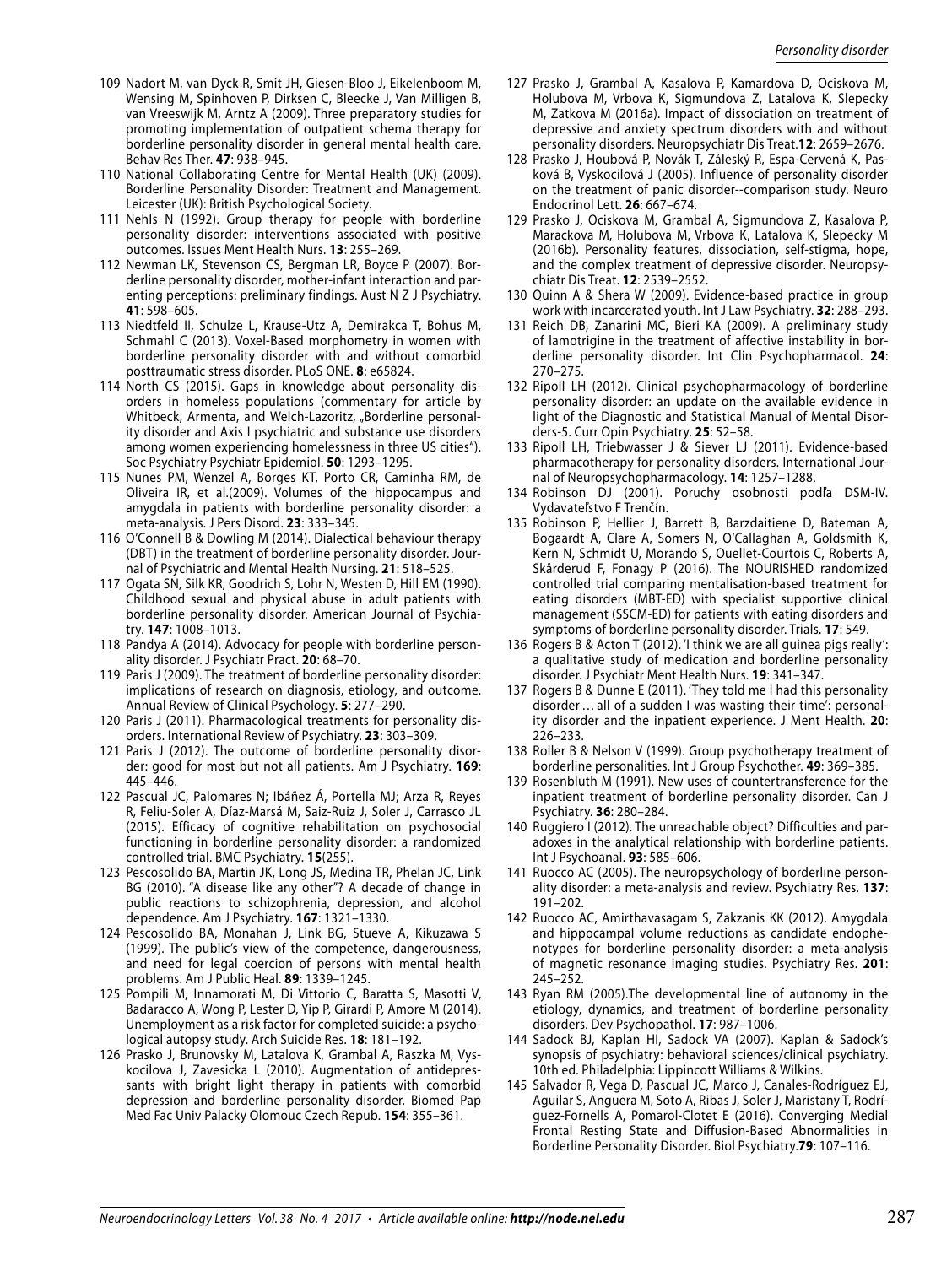- 146 Sanislow CA, Grilo CM, Mc Glashan TH (2000). Factor analysis of the DSM-III-R borderline personality disorder criteria. American Journal of Psychiatry. **157**: 1629–1633.
- 147 Sansone RA & Sansone LA (2007). Borderline personality disorder in the medical setting: unmasking and managing the difficult patient. New York, NY: Nova Science Publishers.
- 148 Sansone RA & Sansone LA (2010). Fatal attraction syndrome: stalking behavior and borderline personality. Psychiatry (Edgmont). **7**: 42–46.
- 149 Sansone RA & Sansone LA (2013). Responses of mental health clinicians to patients with borderline personality disorder. Innov Clin Neurosci. **10**: 39–43.
- 150 Sansone RA & Sansone LA (2015). Borderline personality in the medical setting. Prim Care Companion CNS Disord. 17: doi: 10.4088/PCC.14r01743. eCollection 2015.
- 151 Sansone RA, Chang J, Jewell B (2012). Preventing wounds from healing and borderline personality symptomatology in an obstetrics/gynecology sample. Prim Care Companion CNS Disord. **14**: pii: PCC.l 1101294 doi: 10.4088/PCC.11101294.
- 152 Sansone RA, Lam C, Wiederman MW (2010). The abuse of prescription medications: a relationship with borderline personality? J Opioid Manag. **6**: 159–160.
- 153 Sansone RA, Sansone LA, Wiederman MW (1996). Borderline personality disorder and health care utilization in a primary care setting. South Med J. **89**: 1162–1165.
- 154 Sansone RA, Wiederman MW, Sansone LA (1996a). The relationship between borderline personality symptomatology and healthcare utilization among women in an HMO setting. Am J Manag Care. **2**: 515–518.
- 155 Sansone RA, Wiederman MW, Sansone LA (1998). Borderline personality symptomatology, experience of multiple types of trauma, and health care utilization among women in a primary care setting. J Clin Psychiatry. **59**: 108–111.
- 156 Santisteban DA, Mena MP, Muir J, McCabe BE, Abalo C, Cummings AM (2015). The efficacy of two adolescent substance abuse treatments and the impact of comorbid depression: results of a small randomized controlled trial. Psychiatr Rehabil J. **38**: 55–64.
- 157 Sauer C, Arens EA, Stopsack M, Spitzer C, Barnow S (2014). Emotional hyper-reactivity in borderline personality disorder is related to trauma and interpersonal themes. Psychiatry Res. **220**: 468–476.
- 158 Saunders EF & Silk KR (2009). Personality trait dimensions and the pharmacological treatment of borderline personality disorder. Journal of Clinical Psychopharmacology. **29**: 461–467.
- 159 Schimmel P (1999). The psychotherapeutic management of a patient presenting with brief psychotic episodes. Aust N Z J Psychiatry. **33**: 918–925.
- 160 Schoenleber M, Gratz KL, Messman-Moore T, DiLillo D (2014). Borderline personality disorder and self-conscious emotions in response to adult unwanted sexual experiences. J Pers Disord. **28**: 810–823.
- 161 Schulze B (2007). Stigma and mental health professionals: A review of the evidence on an intricate relationship. Int Rev Psychiatry. **19**: 137–55.
- 162 Scott LN, Stepp SD, Pilkonis PA (2014). Prospective associations between features of borderline personality disorder, emotion dysregulation, and aggression. Personal Disord. **5**: 278–88.
- 163 Shanks C, Pfohl B, Blum N, Black DW (2011). Can negative attitudes toward patients with borderline personality disorder be changed? The effect of attending a STEPPS workshop. J Pers Disord. **25**: 806–812.
- 164 Skodol A, Grilo C, Keyes K, Geier T, Grant B & Hasin D (2011). Relationship of personality disorders to the course of major depressive disorder in a nationally representative sample. American Journal of Psychiatry. **168**: 257–264.
- 165 Slochower J (1991). Variations in the analytic holding environment. Int J Psychoanal. **72**: 709–718.
- 166 Soloff PH, Fabio A, Kelly TM, Malone KM, Mann JJ (2005). Highlethality status in patients with borderline personality disorder. J Pers Disord. **19**: 386–399.
- 167 Soloff PH, Feske U, Fabio A (2008). Mediators of the relationship between childhood sexual abuse and suicidal behavior in borderline personality disorder. J Pers Disord. **22**: 221–232.
- 168 Soloff PH, George A, Nathan S, Schulz PM, Cornelius JR, Herring J, Perel JM (1989). Amitriptyline versus haloperidol in borderlines: final outcomes and predictors of response. J Clin Psychopharmacol. **9**: 238–246.
- 169 Soloff PH, White R, Omari A, Ramaseshan K, Diwadkar VA (2015). Affective context interferes with brain responses during cognitive processing in borderline personality disorder: fMRI evidence. Psychiat Res-Neuroim. **233**: 23–35.
- 170 Spence JM, Bergmans Y, Strike C, Links PS, Ball JS, Rhodes AE, Watson WJ, Eynan R, Rufo C (2008). Experiences of substanceusing suicidal males who frequently present to the emergency department. CJEM. **10**: 339–346.
- 171 Spindler M (2009). [High-conflict-divorce and personality disorder]. In German. Prax Kinderpsychol Kinderpsychiatr. **58**: 733–750.
- 172 Stevenson J, Meares R, Comerford A (2003). Diminished impulsivity in older patients with borderline personality disorder. American Journal of Psychiatry. **160**: 165–166.
- 173 Stoffers JM, Völlm BA, Rücker G, Timmer A, Huband N, Lieb K (2012). Psychological therapies for people with borderline personality disorder. Cochrane Database Syst Rev.(8): CD005652.
- 174 Stone MH (2001). Natural history and long-term outcome. In Livesley WJ (ed.) Handbook of Personality Disorders. New York, NY: Guilford Press: 259–273.
- 175 Ten Have M, Verheul R, Kaasenbrood A, van Dorsselaer S, Tuithof M, Kleinjan M, de Graaf R. Prevalence rates of borderline personality disorder symptoms: a study based on the Netherlands Mental Health Survey and Incidence Study-2. BMC Psychiatry. 2016;**16**: 249. doi: 10.1186/s12888-016-0939-x.
- 176 Terzi L, Martino F, Berardi D, Bortolotti B, Sasdelli A, Menchetti M (2017). Aggressive behavior and self-harm in Borderline Personality Disorder: The role of impulsivity and emotion dysregulation in a sample of outpatients. Psychiatry Res. **249**: 321–326.
- 177 Thornicroft G, Rose D, Kassam A (2007). Discrimination in health care against people with mental illness. Int Rev Psychiatry. **19**: 113–22.
- 178 Treloar AJ (2009). A qualitative investigation of the clinician experience of working with borderline personality disorder. NZ J Psychol. **38**: 30–34.
- 179 Van Asselt AD, Dirksen CD, Arntz A, Giesen-Bloo JH, Severens JL (2009). The EQ-5D: A useful quality of life measure in borderline personality disorder? Eur Psychiatry. **24**: 79–85.
- 180 Van Asselt AD, Dirksen CD, Arntz A, Severens JL (2008). Difficulties in calculating productivity costs: work disability associated with borderline personality disorder. Value Health. **11**: 637–644.
- 181 Van den Bosch LM, Koeter MW, Stijnen T, Verheul R & van den Brink W (2005). Sustained efficacy of dialectical behaviour therapy for borderline personality disorder. Behaviour Research and Therapy. **43**: 1231–1241.
- 182 Van der Kolk BA, Hostetler A, Herron N, Fisler RE (1994). Trauma and the development of borderline personality disorder. Psychiatr Clin North Am. **17**: 715–730.
- 183 Van Wel B, Kockmann I, Blum N, Pfohl B, Black DW, Heesterman W (2006). STEPPS group treatment for borderline personality disorder in The Netherlands. Ann Clin Psychiatry. **18**: 63–67.
- 184 Venta A, Ross E, Schatte D & Sharp C (2012). Suicide ideation and attempts among inpatient adolescents with borderline personality disorder: Frequency, intensity and age of onset. Personality and Mental Health. **6**: 340–351.
- 185 Verheul, R., van den Bosch, L. M., Koeter, M. W., De Ridder, M. A., Stijnen, T., & van den Brink, W (2003). Dialectical behavior therapy for women with borderline personality disorder: 12-month, randomized clinical trial in the Netherlands. British Journal of Psychiatry. **182**: 135–140.
- 186 Verrotti A, Mencaroni E, Cofini M, Castagnino M, Leo A, Russo E, Belcastro V (2016). Valproic acid metabolism and its consequences on sexual functions. Curr Drug Metab. **17**: 573–581.